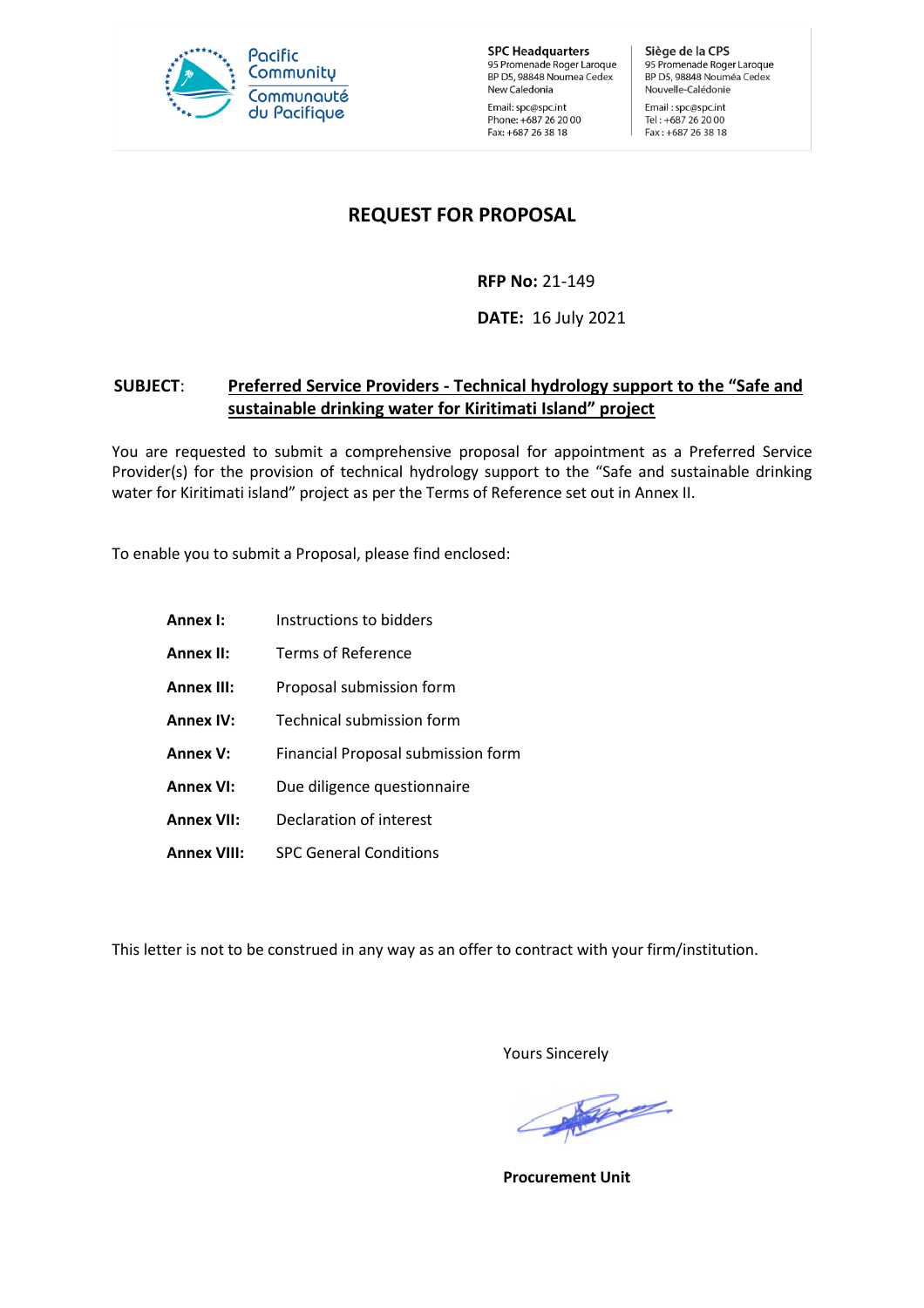### **INSTRUCTIONS TO BIDDERS**

#### **1. Submission of proposals**

- **1.1.** Your proposal shall comprise the following documents:
	- a. Annex III: Proposal submission form
	- b. Annex IV: Technical Proposal submission form
	- c. Annex V: Financial Proposal submission form
	- d. Annex VI: Due diligence questionnaire
	- e. Annex VII: Declaration of interest
- **1.2.** Proposals must be received by the Pacific Community (SPC) at the address mentioned below on or before **13th August 2021 at 4:00pm Fiji time (GMT +12)**. Any proposal received after this date may be rejected. SPC may, at its discretion, extend the deadline for the submission of proposals, by notifying all prospective bidders in writing. The extension of the deadline may accompany a modification of the solicitation documents prepared by SPC at its own initiative or in response to a clarification requested by a prospective bidder.
- **1.3.** All proposals submitted together with all correspondence and related documents shall be in English. If any of the supporting documentation or printed literature is in any other language, a written translation of the document in English should also be provided. In such case the interpreted document will be used for processing and evaluation purposes.
- **1.4.** All prices in the proposals must be presented in AUD and exclusive of all taxes.
- **1.5.** The proposal must be in **two separate emails** as follows:
	- *i* Send in a first e-mail the technical proposal and related document(s), clearly indicating the RFP number in the email subject;
	- *ii* Send in a second e-mail the financial proposal and related document(s). The opening of this second email shall be protected by a password to be provided to SPC Procurement upon request at the time of the financial evaluation.
- **1.6.** Proposals **must be** emailed to [procurement@spc.int](mailto:procurement@spc.int) with the heading **"RFP 21-149 Preferred Service Providers - Technical hydrology support to the "Safe and sustainable drinking water for Kiritimati Island" project** (Refer 1.5).
- **1.7.** For all proposals received before the deadline, SPC will send a formal acknowledgement of receipt to the Bidder.

#### **2. Request for proposals timelines and due dates**

**2.1.** The timeline and due dates for the RFP is provided in Table 1 below.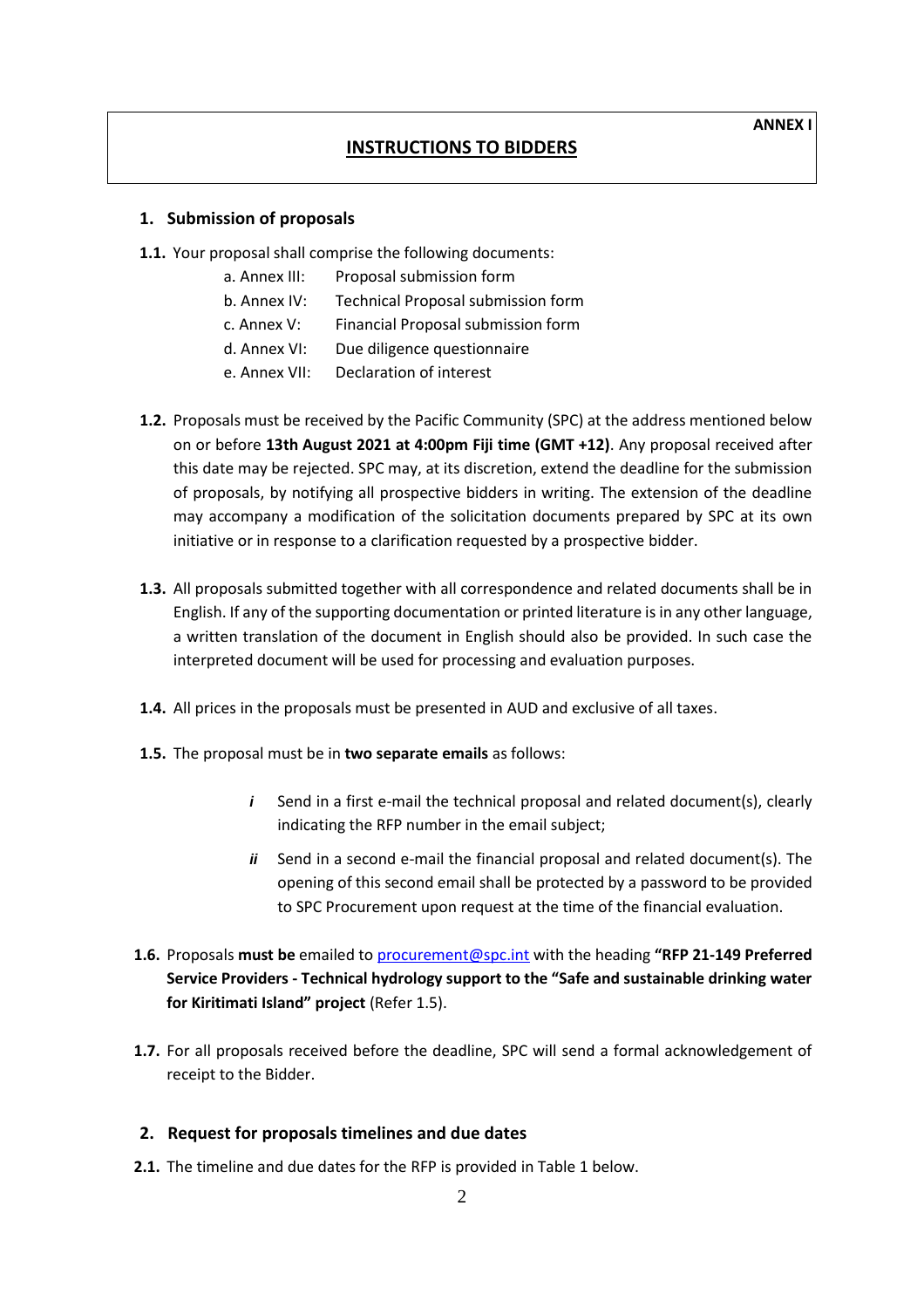| Table 1: RFP timelines and due dates        |                |                            |  |
|---------------------------------------------|----------------|----------------------------|--|
|                                             | Date           | Time                       |  |
| Deadline for seeking clarification from SPC | 30 July 2021   | 4:00pm Fiji time (GMT +12) |  |
| Deadline for the submission of RFPs         | 13 August 2021 | 4:00pm Fiji time (GMT +12) |  |

### **3. Bidders' responsibilities**

- **3.1.** The bidder is expected to examine all instructions, forms, terms and specifications in this bidding document. Failure to furnish all information required by the bidding documents or to submit a proposal substantially responsive to the bidding documents in every aspect will be at the bidder's risk and may result in the rejection of the proposal.
- **3.2.** The bidder shall bear all costs associated with preparing and submitting a proposal, including costs relating to contract award; SPC will, in no case, be responsible or liable for those costs, regardless of the conduct or outcome of the RFP process.
- **3.3.** Bidders must familiarise themselves with local conditions and take these into account in preparing their proposal to obtain information on the assignment, technical requirements, and on local conditions.
- **3.4.** By submitting a proposal, the bidder accepts in full and without restriction the special and general conditions governing this proposal as the sole basis of this bidding procedures whatever his own conditions of sale may be, which he hereby waives.
- **3.5.** Participation in bidding is open and on equal terms to natural persons, companies, firms, public and/or semi-public agencies, cooperative societies, joint ventures, groupings of companies and/or firms and other legal persons governed by public and private law of any country. Bidders must provide evidence of their organisational status.
- **3.6.** The bidder might be requested to provide additional information relating to their submitted proposal, if the Procurement Committee requests further information.
- **3.7.** The submitted proposal must be for the entirety of the Terms of Reference and not divided into portions which a potential bidder can provide services for.
	- **3.7.1.** Bidders may submit questions and or seek clarifications on any issue relating to this RFP in writing to the following email address [procurement@spc.int](mailto:procurement@spc.int) **only**. **Any attempt of communication with SPC, other than through this email address, may result in the disqualification of the bidder concerned**. The deadline for submission of clarifications is **30 July 2021 at 4:00pm Fiji time (GMT +12).**
	- **3.7.2.** Any prospective bidders seeking to arrange individual meetings with SPC during the RFP period may be excluded from the bidding procedure.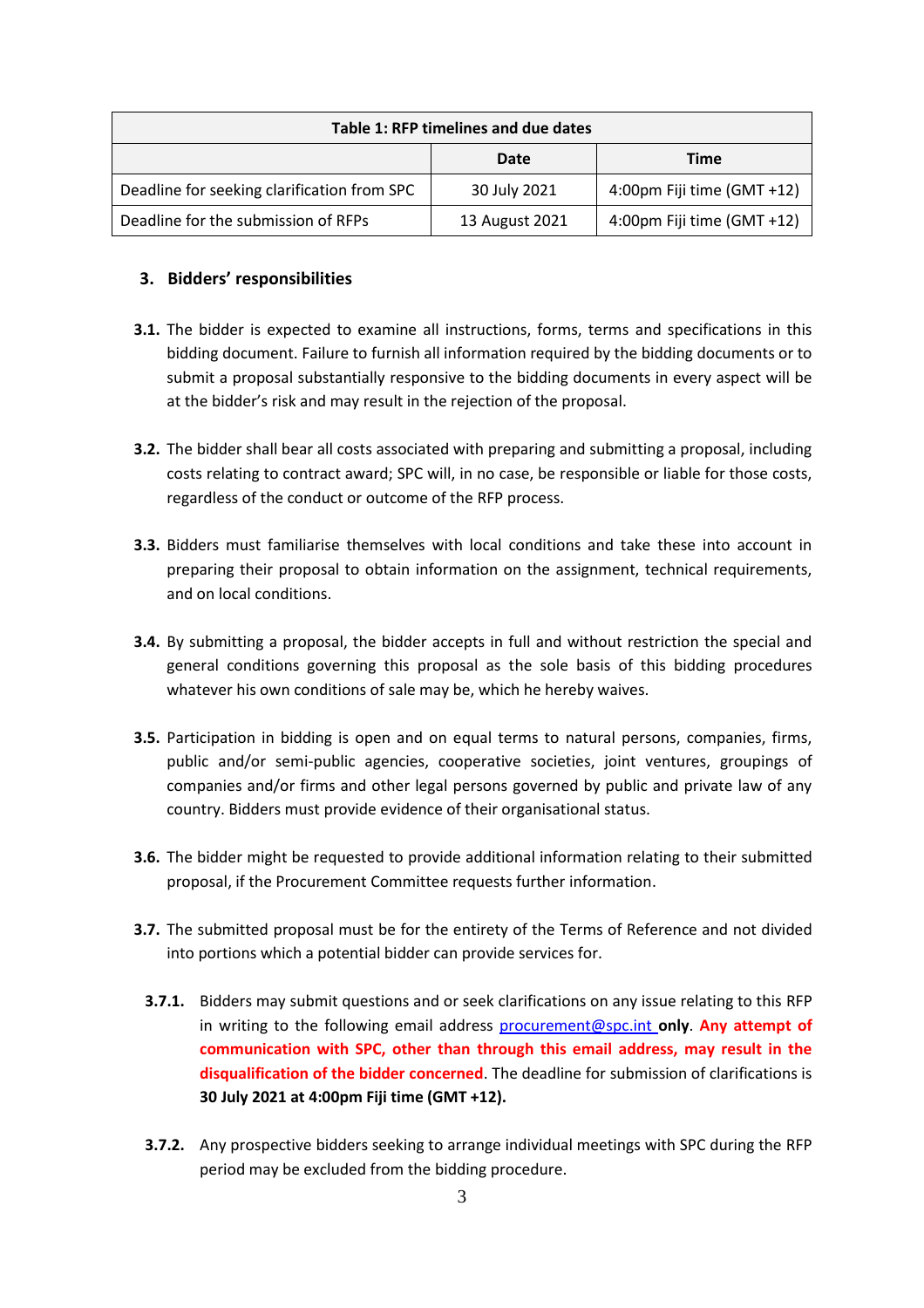### **3.7.3.** No clarification meeting / site visit planned.

# **4. One proposal per bidder**

**4.1.** Each bidder shall submit only one proposal, either individually or as a partner in a joint venture. A bidder who submits or participates in more than one bid shall cause all bids with the bidder's participation to be disqualified.

# **5. Withdrawals of proposals**

- **5.1.** The bidder may withdraw its Proposal after the Proposal's submission, provided that written notice of the withdrawal is received by the Pacific Community prior to the deadline prescribed for submission of Proposals. The bidder's withdrawal notice shall be sent to the email address [procurement@spc.int.](mailto:procurement@spc.int)
- **5.2.** No Proposal may be modified subsequent to the deadline for submission of proposals.
- **5.3.** No Proposal may be withdrawn after the deadline for submission of proposals.

# **6. Validity of proposals**

- **6.1.** Bidders shall be bound by their proposal for a period of 120 days from the deadline for submission of proposals.
- **6.2.** The successful bidder will be bound by his RFP for a further period of 60 days following receipt of the notification that he has been selected to enable SPC to complete the procurement process and obtain all the necessary approvals so that the contract can be awarded within that period.

### **7. Modifications to proposals**

- 7.1. Any additional information, clarification, correction of errors or modifications of bidding documents will be published on the SPC website prior to the deadline for receipt to enable other potential bidders to take appropriate actions.
- **7.2.** Bidders will also be informed of the right to modify and make corrections to proposals, provided that any such modifications or corrections are received by SPC in writing prior to the time specified for submission of proposals. The original proposal thus modified or corrected would then be considered as the official bid.

# **8. Opening and evaluation of proposals**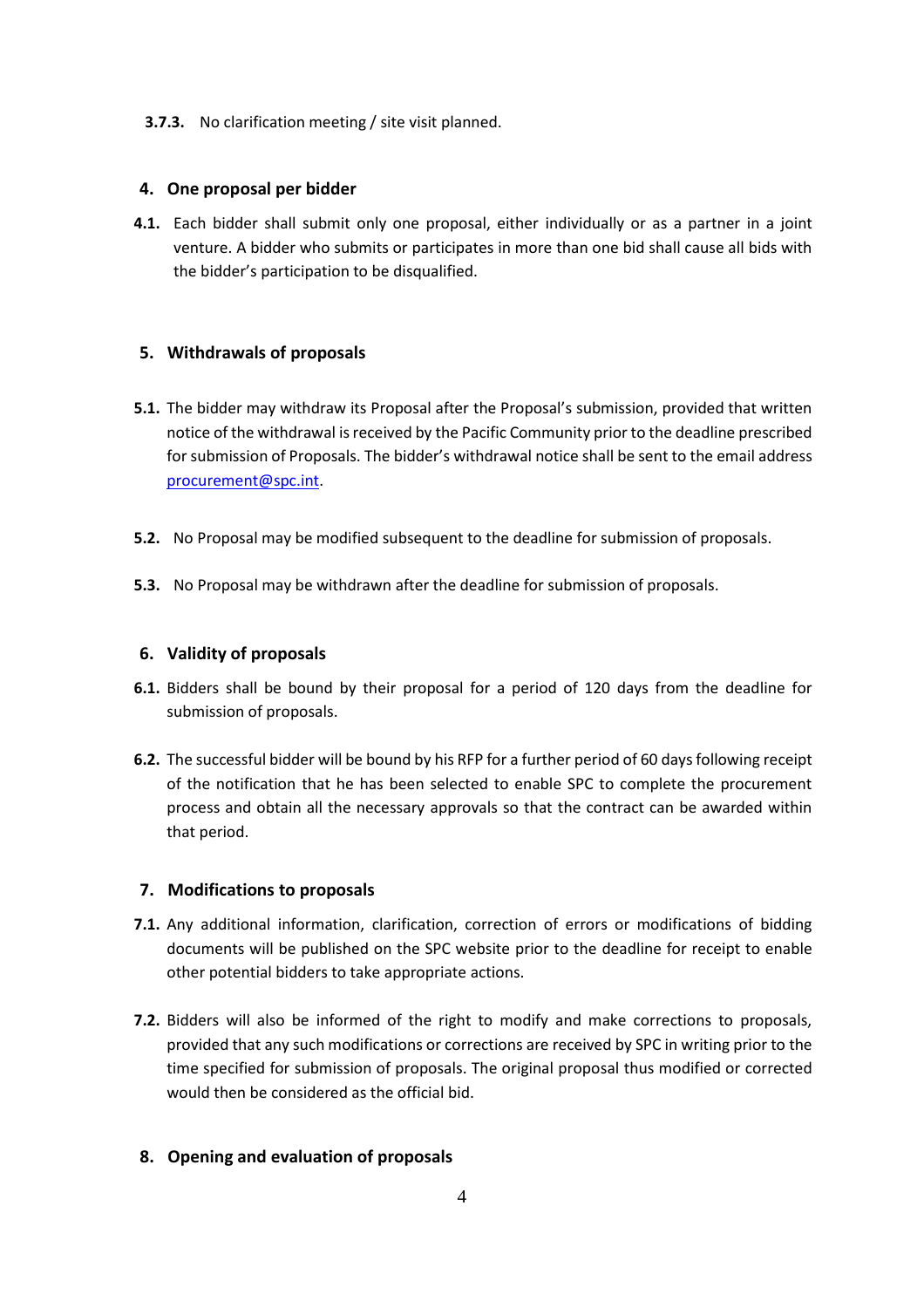- **8.1.** The Proposals will be opened in the presence of the Bids Opening Committee after the closing of the RFP.
- **8.2.** To assist in the examination, evaluation and comparison of Proposals, SPC may at its discretion, ask the bidder for clarification of its Proposal. The request for clarification and the response shall be in writing and no change in price or substance of the Proposal shall be sought, offered or permitted.
- **8.3.** The Committee will carry out a preliminary examination of the Proposals to determine whether they are complete, whether any computational errors have been made, whether the documents have been properly signed, and whether the Proposals are generally in order.
- **8.4.** A two-stage procedure will be utilised to evaluate the proposals, with evaluation of the technical proposal being completed prior to any financial proposal being opened and compared. The competencies which will be evaluated are detailed in the Terms of Reference (Annex II). The table also reflects the obtainable score specified for each evaluation criterion which indicates the relative significance or weight of the items in the overall evaluation process.

| Evaluation criteria, competency requirements                                                                                                                                           | <b>Score</b><br>weight (%) | <b>Points</b><br>obtainable |
|----------------------------------------------------------------------------------------------------------------------------------------------------------------------------------------|----------------------------|-----------------------------|
| Experience in atoll hydrology and water resource management<br>(minimum 15 years)                                                                                                      | 10                         | 70                          |
| Experience with Kiritimati Island hydrology and water supply                                                                                                                           | 30                         | 210                         |
| Experience in groundwater supply monitoring and analysis                                                                                                                               | 10                         | 70                          |
| Understanding of Kiritimati water supply context and capacity to<br>provide remote support (particularly in light of international travel<br>restrictions) to SPC and GoK counterparts | 20                         | 140                         |
| Experience training and building capacity of local counterparts                                                                                                                        | 10                         | 70                          |
| Ability to assist with the design of rehabilitation works for existing<br>water infrastructure and installation of new water supply system<br>components for Kiritimati Island         | 20                         | 140                         |
| <b>Total score</b>                                                                                                                                                                     | 100%                       | 700                         |
| <b>Qualification score</b>                                                                                                                                                             | 70%                        | 490                         |

**8.5.** The technical component, which has a total possible value of 700 points, will be evaluated using the following criteria: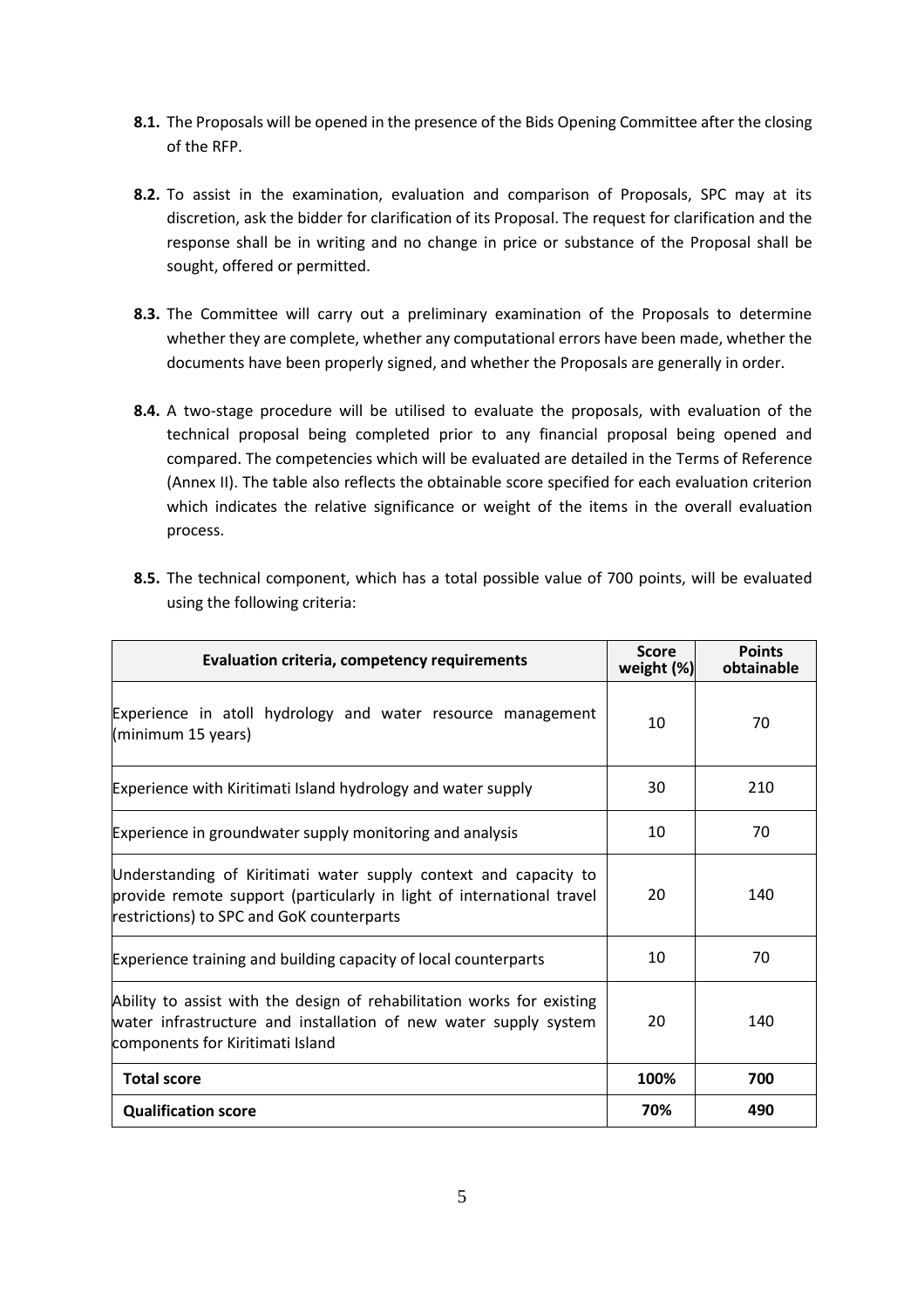- **8.6.** The financial proposal will be opened only for bidders that passed the minimum technical score of 490 points (70%).
- **8.7.** Financial proposals of technically responsive proposals will be reviewed. Arithmetical errors will be rectified on the following basis: if there is a discrepancy between the unit price and the total price, the lower price shall prevail, and the higher price shall be corrected. If the Bidder does not accept the correction of errors, its Proposal will be rejected. If there is a discrepancy between words and figures the amount in words will prevail.
- **8.8.** The financial component of the proposal will be scored based on daily fee or cost per analysis. The lowest financial proposal will be awarded maximum 300 points and other financial offers and incentives will be awarded points as per the formula below. The formula used for scoring points for financial values proposed will be:

### *Financial Proposal score = (Lowest Price / Price under consideration) x 300*

- **8.9** Bidders will be deemed to have satisfied themselves, before submitting their proposal and to its correctness and completeness, taking into account all that is required for the full and proper performance of the contract and to have included all costs in their rates and prices.
- **8.10**Bidders must quote their daily rate of providing the services as stipulated in the Terms of Reference (Annex II)
- **8.11** The daily rate for the initial agreement and the daily rate for the subsequent contracts is exclusive of all taxes and is fixed and not subject to revision.

# **9. Award of contract**

- **9.1.** The initial appointment under the Preferred Supplier Agreement (using the SPC template) will be for one (1) year with a possible extension for another three (3) years upon satisfactory performance by the contractor. The performance of the contractor will be monitored, and regular service audits will be carried out by SPC.
- **9.2.** The selected bidder(s) will be included on SPC's Preferred Suppliers/ Providers list.
- **9.3.** The award of the contract will be made to the proposal which is considered to be most responsive to SPC's technical specifications as detailed in the Terms of reference with due consideration to SPC Procurement Policy which includes the general principal of best value for money, economy and efficiency. SPC is not in any way obliged to select the firm/institution offering the lowest price.
- **9.4.** SPC reserves the right to accept or reject any Proposal, and to annul the solicitation process and reject all Proposals at any time prior to award of contract, without thereby incurring any liability to the affected Bidder or any obligation to inform the affected Bidder or Bidders of the grounds for SPC's action.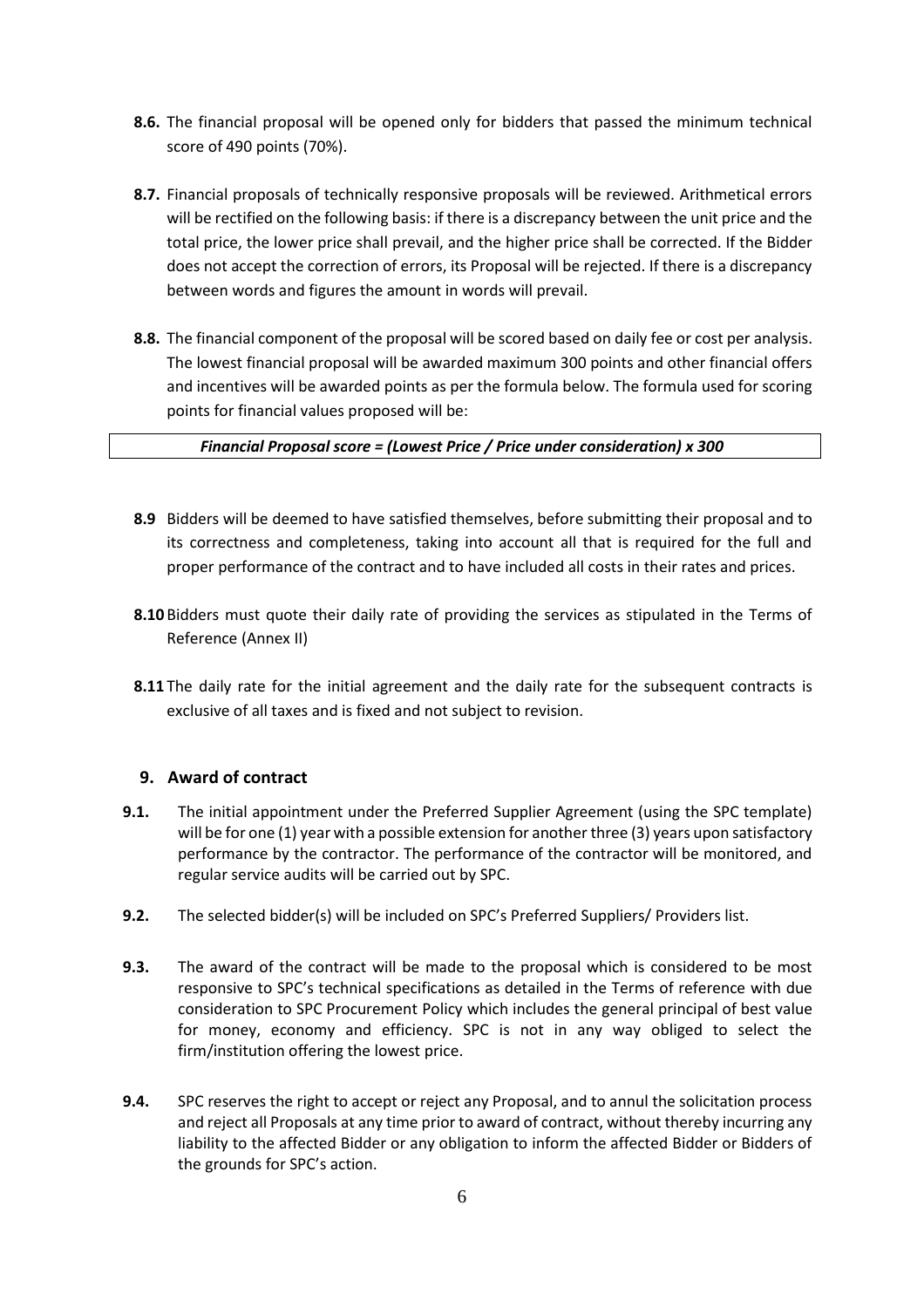- **9.5.** SPC reserves the right to enter into negotiation with respect to one or more proposals prior to the award of a contract, split an award/awards and to consider localized award/awards between any proposers in any combination, as it may deem appropriate without prior written acceptance of the proposers.
- **9.6.** Within 15 days of receipt of the contract the successful bidder shall sign and date the contract and return it to SPC.
- **9.7.** Upon the award of the contract, for specific assignment, Terms of Reference (TOR) will be provided by SPC against which the Contractor shall issue a proposal. Once the proposal is approved by SPC an approved purchase order of contract will be issued by SPC before the start of the assignment.

# **9. Bidder protest**

- **9.1.** If a bidder involved in an SPC procurement process considers he is not treated fairly, or that SPC failed to properly follow the requirements of the Procurement Policy, then that bidder may lodge a protest.
- 9.2. To lodge a protest, you can email [complaints@spc.int](mailto:complaints@spc.int) with your allegations. Your protest will need to include:
	- your full contact details;
	- the details of the relevant procurement;
	- the reasons for your protest, including how the alleged behavior negatively impacted on your bid;
	- copies of any documents supporting your grounds for protest;
	- the relief that is sought.
- **9.3.** Your protest will be recorded and will be acknowledged promptly. You may be contacted to provide more information. An officer uninvolved in the original procurement process and with no conflict of interest will be nominated to investigate your protest.
- **9.4.** Yourprotest will be received in good faith and will not impact your involvement in future bids.

### **10. Privacy notice**

- **10.1.** The bidder understands that their proposal and their personal information will be stored and used by SPC in accordance with SPC's *Privacy Policy* and *Guidelines for handling personal information of bidders and grant applicants*. Please inform SPC if you would like copies of the policy or guidelines.
- **10.2.** If successful, the bidder understands that SPC will publish the name of the bidder.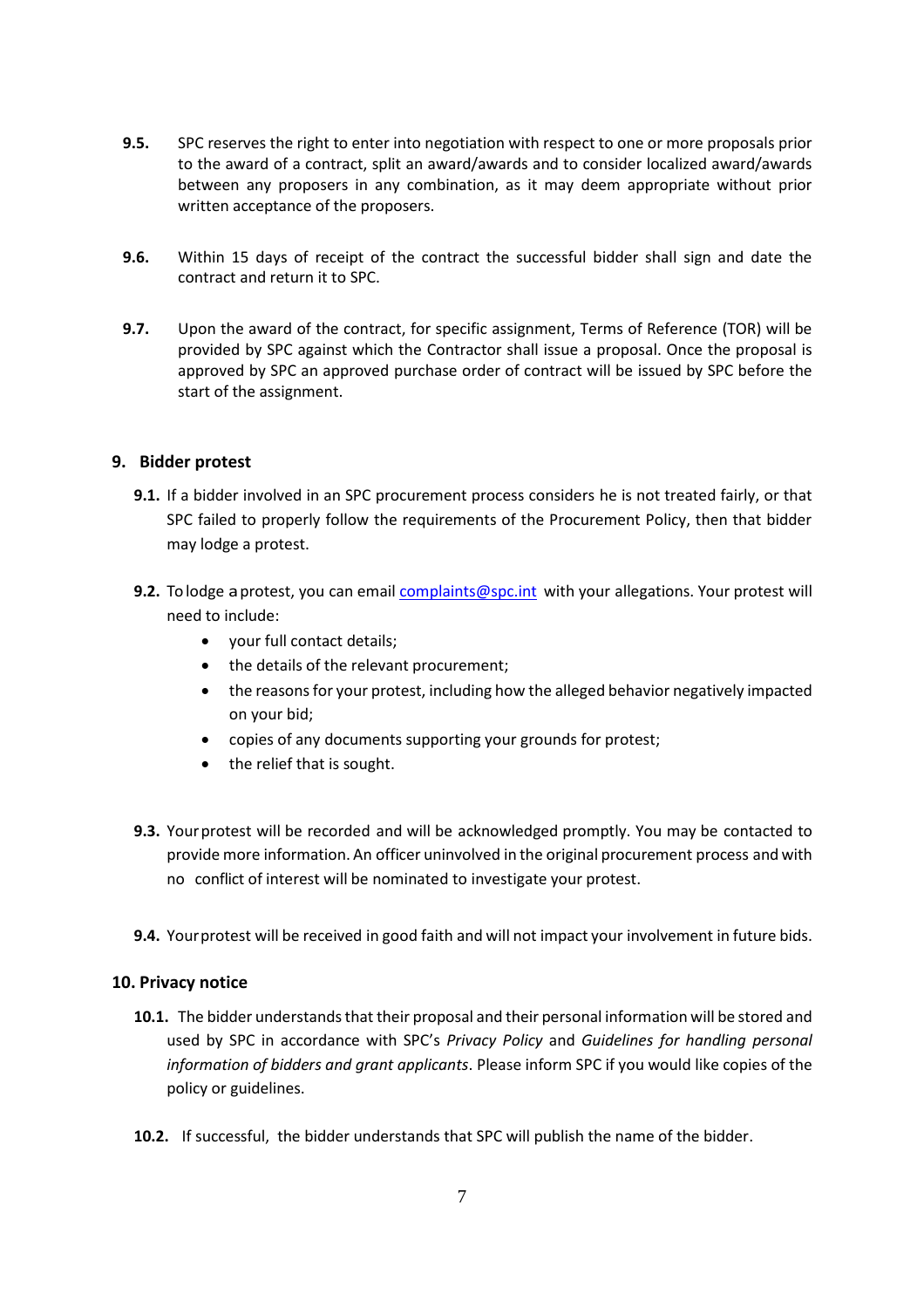# **TERMS OF REFERENCE**

# **Project title: Technical hydrology support to the "Safe and sustainable drinking water for Kiritimati Island" project**

# **A. Project description**

The Safe and Sustainable Drinking Water for Kiritimati Island Project funded by the European Union (EU) commenced in July 2020 following signature of the Contribution Agreement. The project is an expansion of the EU-funded Improved Drinking Water Supply for Kiritimati Island Project in 2013 – 2018. A project office will be re-established with the Ministry of Line and Phoenix Islands Development (MLPID) on Kiritimati Island with the Coordinator based at Kiritimati Island. The project is part of a broader EU-Kiribati Partnership for a sustainable and inclusive socio-economic development, delivered collaboratively between Government of Kiribati (focus on public financial management (PFM)), UNICEF (sanitation and hygiene) and SPC (water). The overall objective of the partnership agreement is to support Kiribati in building greater socio-economic and climate resilience, and more specifically, to improve the use of services and goods provided by the public sector with a focus on water and sanitation in the Line Islands. The three main result areas of the SPC-implemented project component on Kiritimati are:

- i. Improved evidence-based management of water resources;
- ii. Increased access to safe and reliable drinking water supply; and
- iii. Strengthened capacity to operate, maintain and manage safe efficient and accountable water supply systems.

The project is implemented under the Disaster and Community Resilience Program, Geoscience Energy and Maritime (GEM) Division, The Pacific Community (SPC), with a budget of EUR 6,200,000.

Large-scale water infrastructure on Kiritimati Island was originally installed from 2000 to 2002 via the AusAID-funded Kiribati Water and Sanitation Project (KWASP). The infrastructure was poorly maintained over the years and gradually broke down. In 2007, the Asian Development Bank (ADB) funded an assessment of the existing water supply system and recommended improvements to improve supply to all villages on Kiritimati Island. The EU-funded and SPC-implemented Kiritimati Water Project (2013 – 2018) focused on improving water supply to Tennessee and London villages by implementing certain engineering design recommendations of the ADB study: rehabilitating the existing water supply systems at Decca and Four Wells groundwater reserves and installing a new pipeline to London.

### **B. Scope of work**

SPC requires the preferred services provider(s) to support SPC's Disaster and Community Resilience Program, specifically through the provision of guidance and technical advice throughout the implementation phase of the Safe and sustainable drinking water for Kiritimati Island project. On some occasions SPC staff may also be fully committed to other work and may not have the time to provide technical support to the project. The Preferred Service Provider will provide technical advice and training to support implementation when required, particularly in the area of atoll hydrology,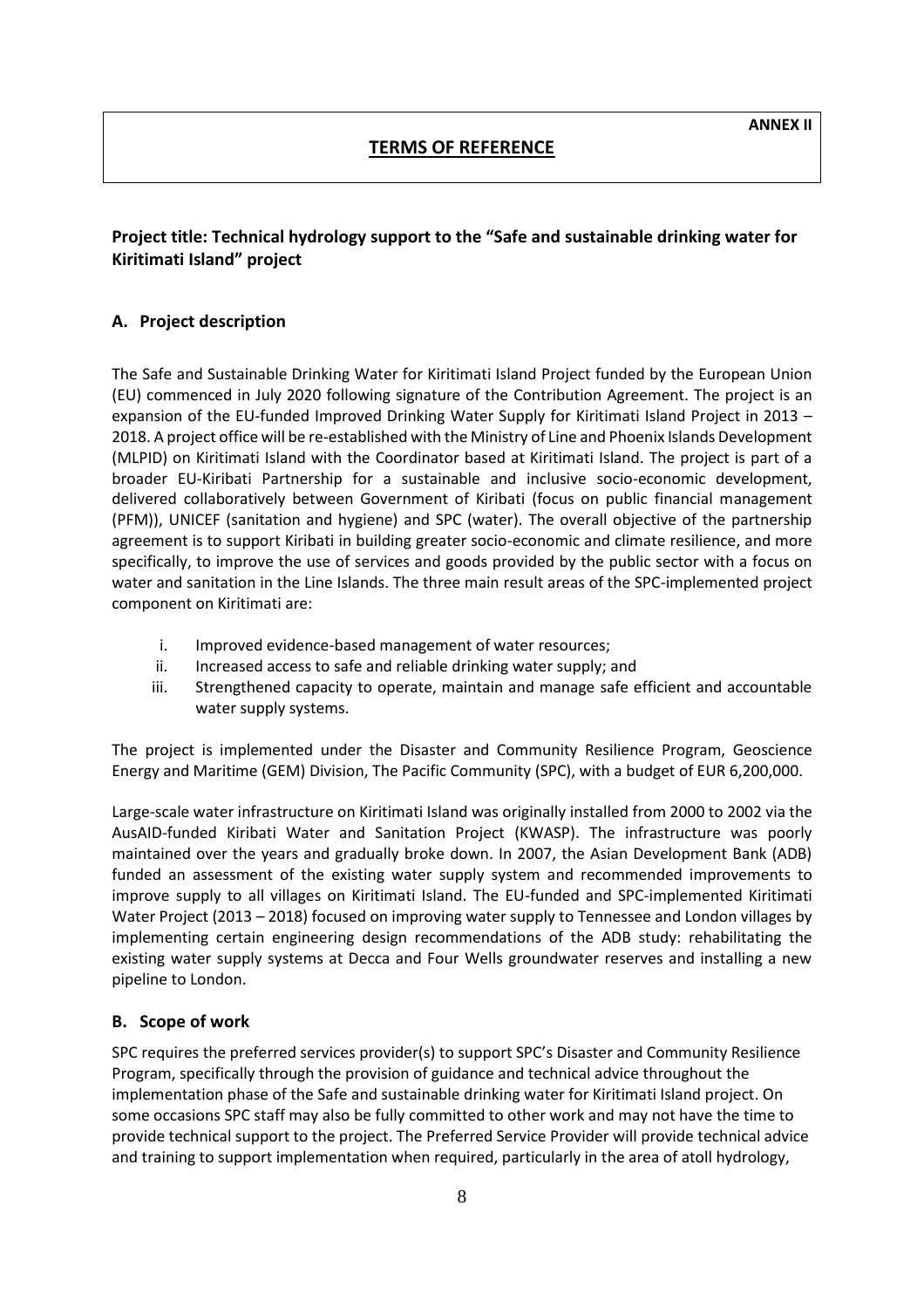groundwater modelling, design, monitoring and construction of the water supply system. The Preferred service provider will also provide technical support at the Project Steering Committee (PSC) meetings that are held annually (virtually and/or on Kiritimati Island), and other stakeholder engagements as needed.

# **C. Expected outputs**

The Preferred Service Provider(s) will be responsible for undertaking the following activities:

1. Provide general advice in the areas of atoll hydrology of Kiritimati Island

2. Build capacity of Government and SPC staff in atoll hydrology and water system design, monitoring, management and maintenance through the provision of remote (and on-site, where possible) mentoring, training workshops, etc.

3. Provide technical support (remotely when needed) in groundwater monitoring and analysis

4. Assist with development of detailed project design (including monitoring, capacity building and infrastructure development activities) and costings

5. Review proposed activities/plans/designs to be implemented and provide technical advice facilitating implementation

6. Assist formulating procurement proposals and provide advice in the technical assessment of tenders

7. Undertake investigations at selected groundwater reserves to identify and optimise water yields and support water resource developments and upgrades, in accordance with the project workplan

8. Provide technical advice (remotely when needed) and identify appropriate sites, configurations and approach for construction/rehabilitation of water galleries and monitoring bores at select groundwater reserves

9. Visit Kiritimati Island when required (depending on international mobility, given COVID-19 induced travel restrictions) – or provide equivalent support to SPC and government staff

10. Support with delivery of technical presentations at annual PSC meetings and other stakeholder engagements when required.

# **D. Institutional arrangement**

- The Preferred Service Provider(s) shall be responsible to the Project Coordinator, Safe and Sustainable Drinking Water for Kiritimati Island Project at SPC throughout the period of the consultancy;
- Upon the award of the contract, the Preferred Service Provider(s) will be sent Terms of Reference (TOR) by the Project Coordinator, Safe and Sustainable Drinking Water for Kiritimati Island Project, against which the Contractor shall issue a proposal. Once the proposal is approved by SPC an approved purchase order of contract will be issued by SPC before the start of the assignment.
- The Preferred Service Provider(s) will be expected to provide trip reports at the completion of each trip to Kiritimati, plus technical support documentation and recommendations as needed
- The Preferred Service Provider(s) will be expected to openly engage and share information and resources with SPC and the Government of Kiribati, and other contracted resources as appropriate.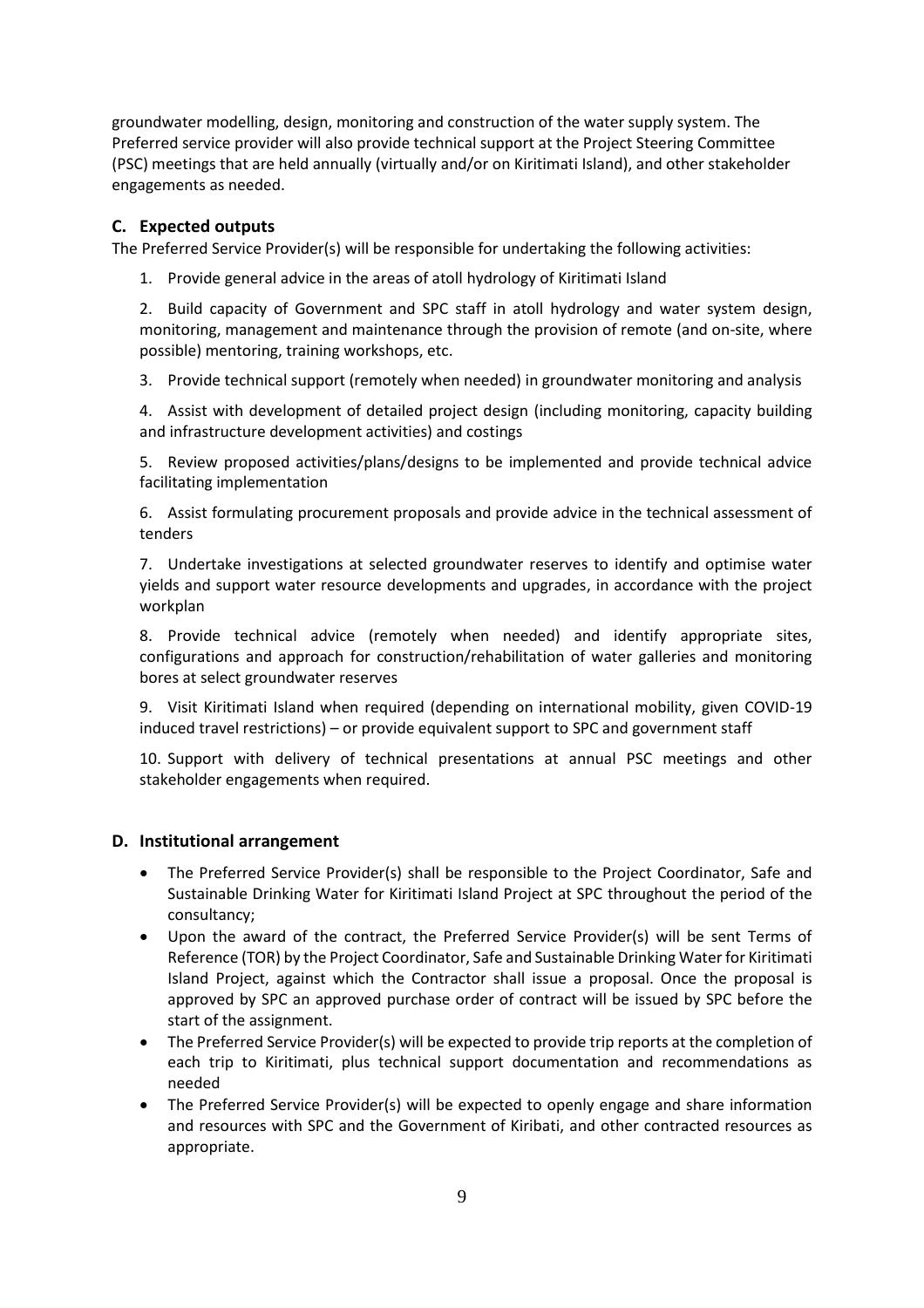# **E. Duration of the work**

The preferred supplier agreement will last for 1 year from award date and can be renewed by written mutual agreement for up to 3 additional years, based on the service provider's performance.

# **F. Duty station**

- The Preferred Service Provider(s) will be based remotely and required to travel to Suva, Fiji Islands, and Kiritimati Island, Kiribati on up to six occasions (assumed two weeks in Kiritimati per trip)
- SPC acknowledges international mobility restrictions and will adjust the Preferred Service Provider(s) travel requirements as needed.

# **G. Qualifications of the successful preferred provider**

As per Annex IV part A2 of this RFQ, the bidder is required to provide a brief proposal highlighting compliance, knowledge and previous experience in the following areas and attributes:

- Minimum 15 years research in atoll hydrology
- Experience with Kiritimati Island hydrology and water supply
- Expertise in technical and field-based hydrology
- Experience in water supply monitoring and analysis (particularly groundwater)
- Specialisation in small island hydrology and water resources management
- Experience training and building capacity of local counterparts
- Ability to assist (remotely and on-island) with the design of rehabilitation works for existing water infrastructure and installation of new water supply system components for Kiritimati Island.

Please submit an up-to-date CV of the expert to undertake the work.

# **H. Scope of bid price and schedule of payments**

- 1. The rates quoted by the supplier should represent for best value for money.
- 2. The rate quoted should be valid and are to remain fixed for a period of one (1) year from the date of award of contract, and must be inclusive of, insurance, charges, GST, levies and taxes.
- 3. In the event that the services are required by SPC within a year of signing of contract the Preferred Service Provider(s) shall provide the services at the contract rate.
- 4. If there is a change in the Price for reasons beyond the supplier's control, SPC should be advised promptly and upon approval by SPC, the contract rate shall be amended.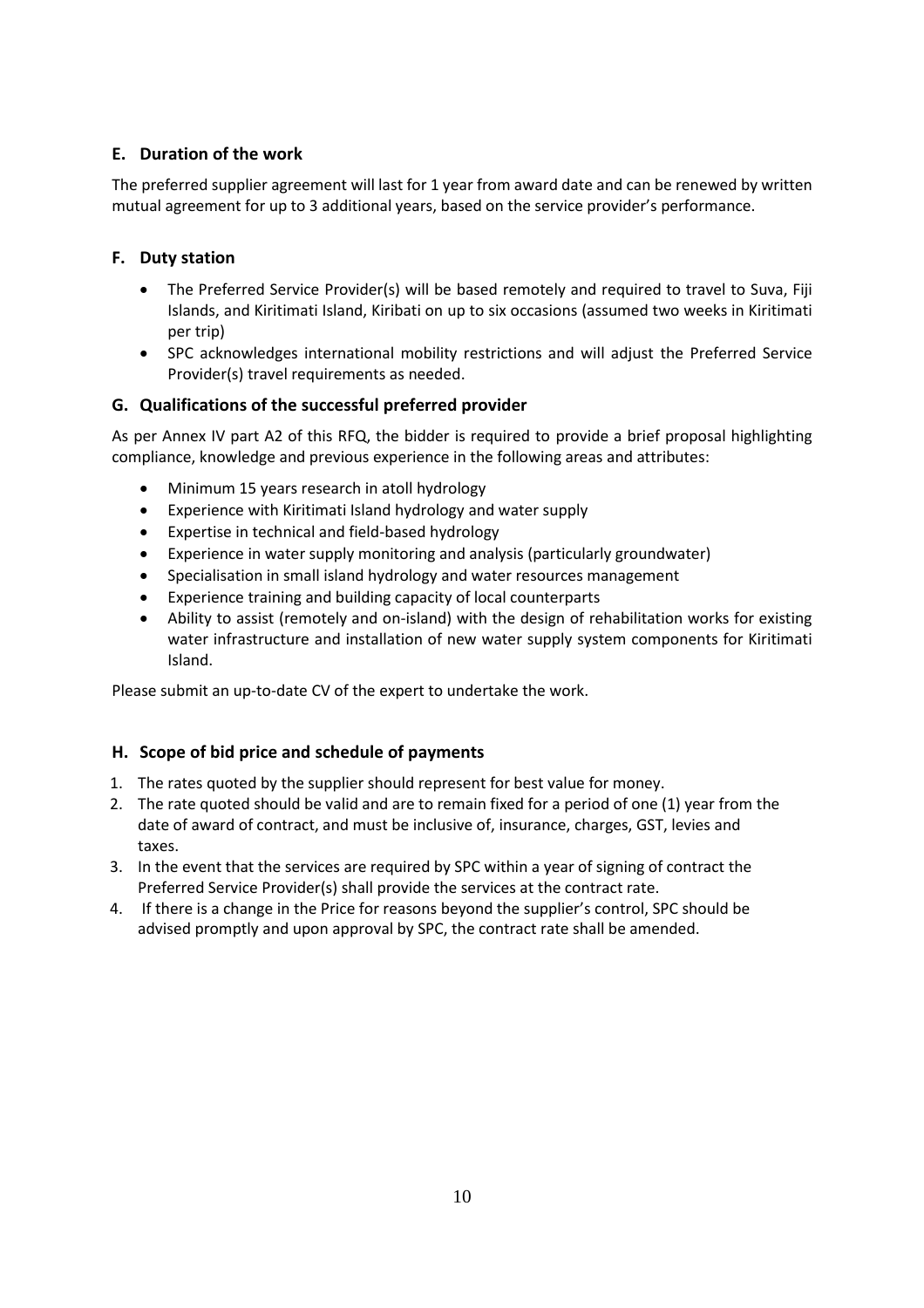**ANNEX III**

# **PROPOSAL SUBMISSION FORM**

*Request for Proposal (RFP) no: 21-149*

# Procurement Unit Email: [procurement@spc.int](mailto:procurement@spc.int)

Dear Procurement,

Having examined the Solicitation Documents, the receipt of which is hereby duly acknowledged, we the undersigned, offer to supply the required services as per requirements and all other items described or mentioned or reasonably to be inferred from the Terms of Reference provided for the sum as ascertained in accordance with the Price Component attached herewith and made part of this proposal.

We acknowledge that:

- SPC may exercise any of its rights set out in the Request for Proposal documents, at any time;
- **■** The statements, opinions, projections, forecasts or other information contained in the Request for Proposal documents may change;
- **•** The Request for Proposal documents are a summary only of SPC's requirements and is not intended to be a comprehensive description of them;
- Neither the lodgment of the Request for Proposal documents nor the acceptance of any RFP nor any agreement made subsequent to the Request for Proposal documents will imply any representation from or on behalf of SPC that there has been no material change since the date of the Request for Proposal documents, or since the date as at which any information contained in the Request for Proposal documents is stated to be applicable;
- Excepted as required by law and only to the extent so required, neither SPC, nor its respective officers, employees, advisers or agents will in any way be liable to any person or body for any loss, damage, cost or expense of any nature arising in any way out of or in connection with any representations, opinions, projections, forecasts or other statements, actual or implied, contained in or omitted from the Request for Proposal documents.

# ▪ **The SPC general conditions of contract are not negotiable.**

We undertake, if our proposal is accepted, to commence and complete delivery of all items in the contract within the time frame stipulated.

We understand that you are not bound to accept any proposal you may receive and that a binding contract would result only after final negotiations are concluded on the basis of the Technical and Price Components proposed.

Date this \_\_\_\_\_\_\_\_\_\_ day of \_\_\_\_\_\_\_\_, 2021.

**\_\_\_\_\_\_\_\_\_\_\_\_\_\_\_\_\_\_\_\_\_\_\_\_\_\_\_\_\_\_\_\_\_\_\_\_**

**\_\_\_\_\_\_\_\_\_\_\_\_\_\_\_\_\_\_\_\_\_\_\_\_\_\_\_\_\_\_\_\_\_**

**\_\_\_\_\_\_\_\_\_\_\_\_\_\_\_\_\_\_\_\_\_\_\_\_\_\_\_\_\_\_\_\_\_\_\_\_**

**Firm /Institution:**

**Signature of Representative:**

**\_\_\_\_\_\_\_\_\_\_\_\_\_\_\_\_\_\_\_\_\_\_\_\_\_\_\_\_\_\_\_\_**

**Representative:**

**Position of Representative:**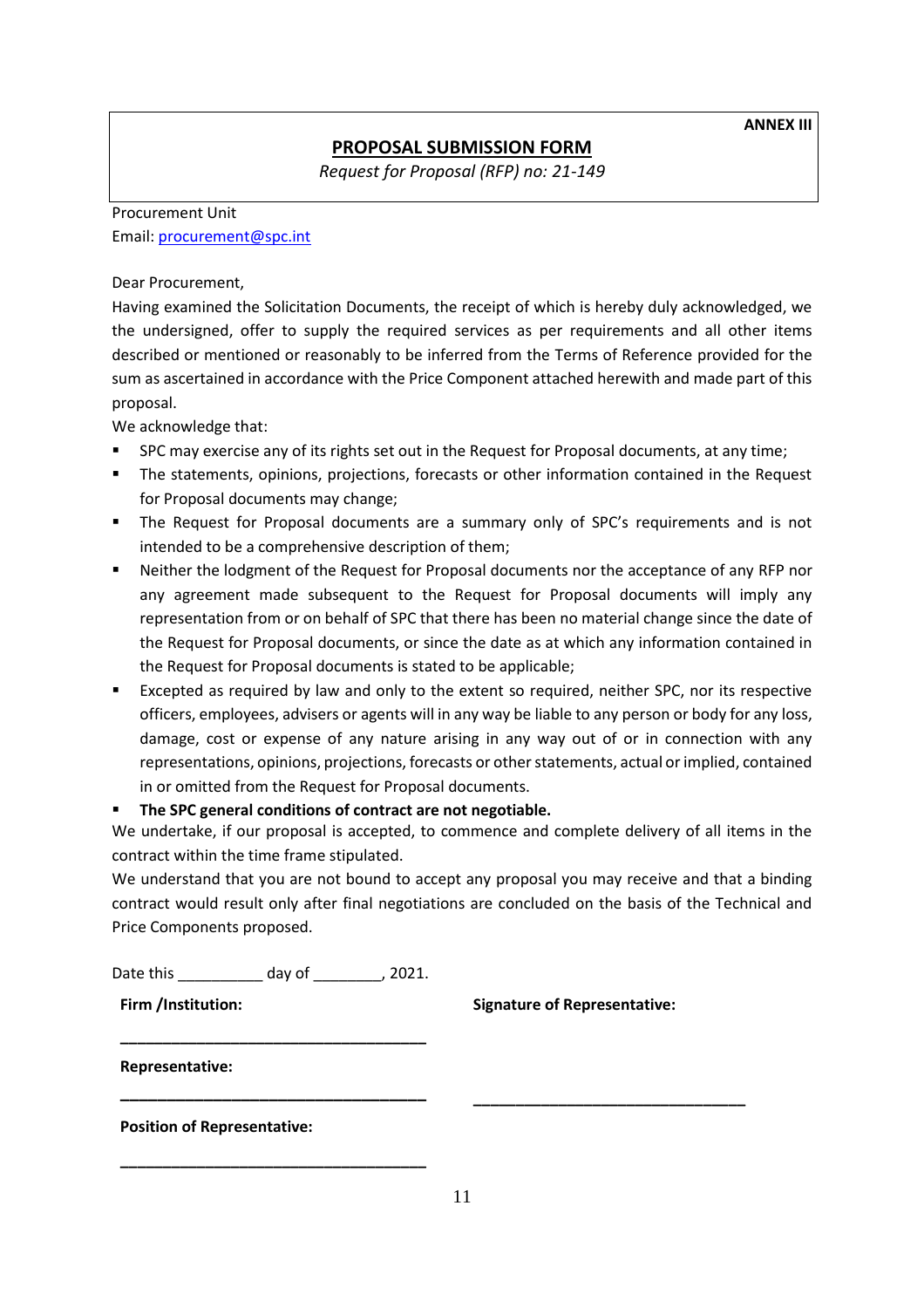# **TECHNICAL PROPOSAL SUBMISSION FORM**

# **PART A – Firm / Institution Background**

# **PART A1**

| <b>Registered Name:</b>                                                                                                             |    |
|-------------------------------------------------------------------------------------------------------------------------------------|----|
| <b>Year Established:</b>                                                                                                            |    |
| <b>Physical Address:</b>                                                                                                            |    |
| <b>Postal Address:</b>                                                                                                              |    |
| <b>Telephone Contact:</b>                                                                                                           |    |
| <b>Fax Number:</b>                                                                                                                  |    |
| Email:                                                                                                                              |    |
| <b>Contact Person:</b>                                                                                                              |    |
| <b>Position of Contact Person:</b>                                                                                                  |    |
| <b>Number of Employees:</b>                                                                                                         |    |
| Contacts of two referees<br>/references of past similar<br>projects conducted. Attach<br>additional<br>details<br>as<br>applicable. | 1. |
|                                                                                                                                     | 2. |
| Legal registration of firm<br>(attach documentation)                                                                                |    |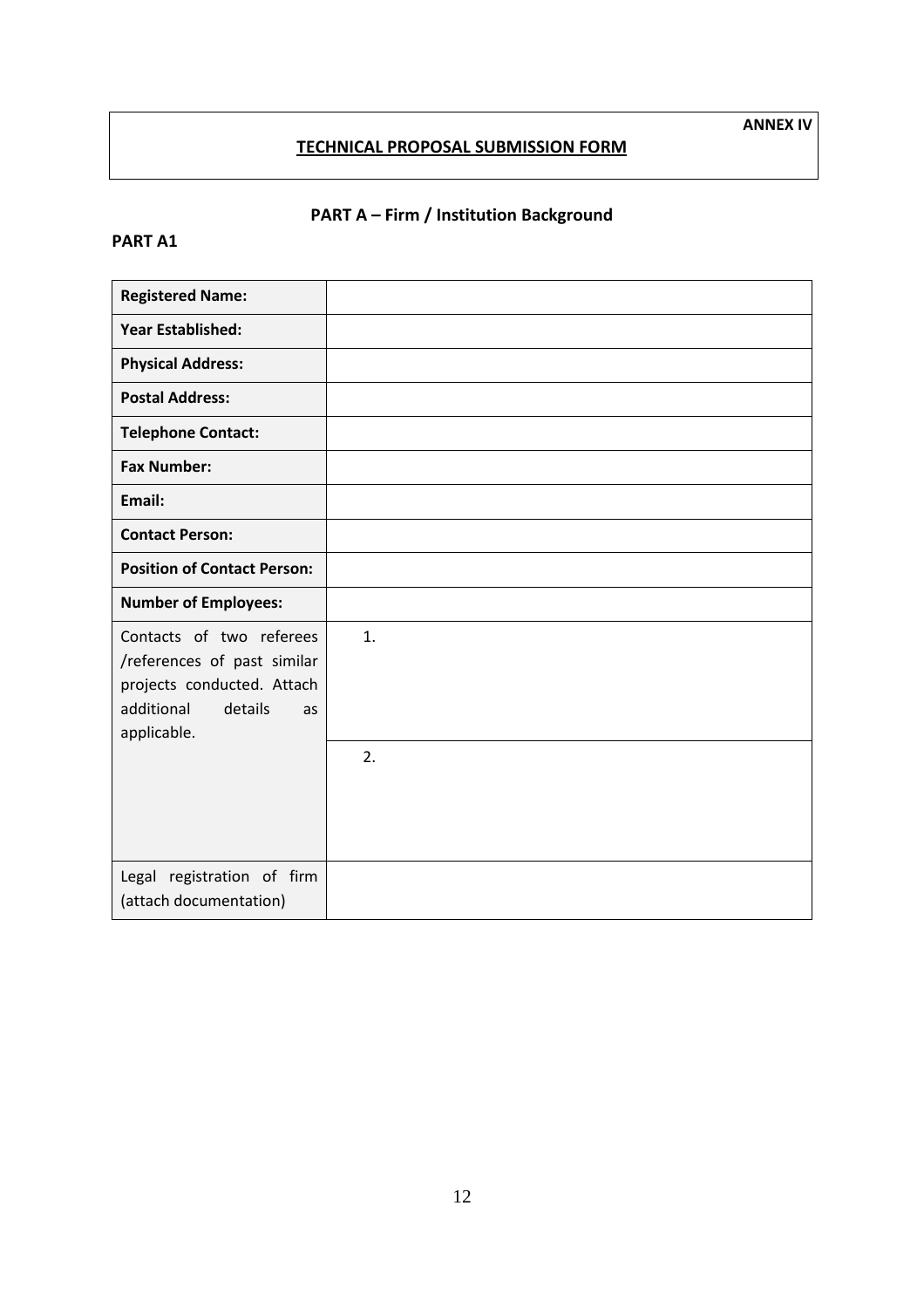# **PART A2 – Experience of firm/institution and ability related to the required services**

|    | <b>Evaluation criteria</b>                                                                                                                                                                               | Responses by bidder confirming expertise, experience, ability,<br>technical skills and resources to provide professional services to<br>SPC (please provide documentation to support your proposal) |
|----|----------------------------------------------------------------------------------------------------------------------------------------------------------------------------------------------------------|-----------------------------------------------------------------------------------------------------------------------------------------------------------------------------------------------------|
| 1. | Experience in atoll hydrology<br>and<br>water<br>resource<br>management (minimum 15<br>years)                                                                                                            |                                                                                                                                                                                                     |
| 2. | Experience with<br>Kiritimati<br>Island hydrology and water<br>supply                                                                                                                                    |                                                                                                                                                                                                     |
| 3. | Experience in groundwater<br>monitoring<br>supply<br>and<br>analysis                                                                                                                                     |                                                                                                                                                                                                     |
| 4. | Understanding of Kiritimati<br>water supply context and<br>capacity to provide remote<br>support (particularly in light<br>international<br>travel<br>of<br>restrictions) to SPC and GoK<br>counterparts |                                                                                                                                                                                                     |
| 5. | Experience<br>training<br>and<br>building capacity of local<br>counterparts                                                                                                                              |                                                                                                                                                                                                     |
| 6. | Ability to assist with the<br>design<br>of<br>rehabilitation<br>works for existing water<br>infrastructure<br>and<br>installation of new water<br>supply system components<br>for Kiritimati Island      |                                                                                                                                                                                                     |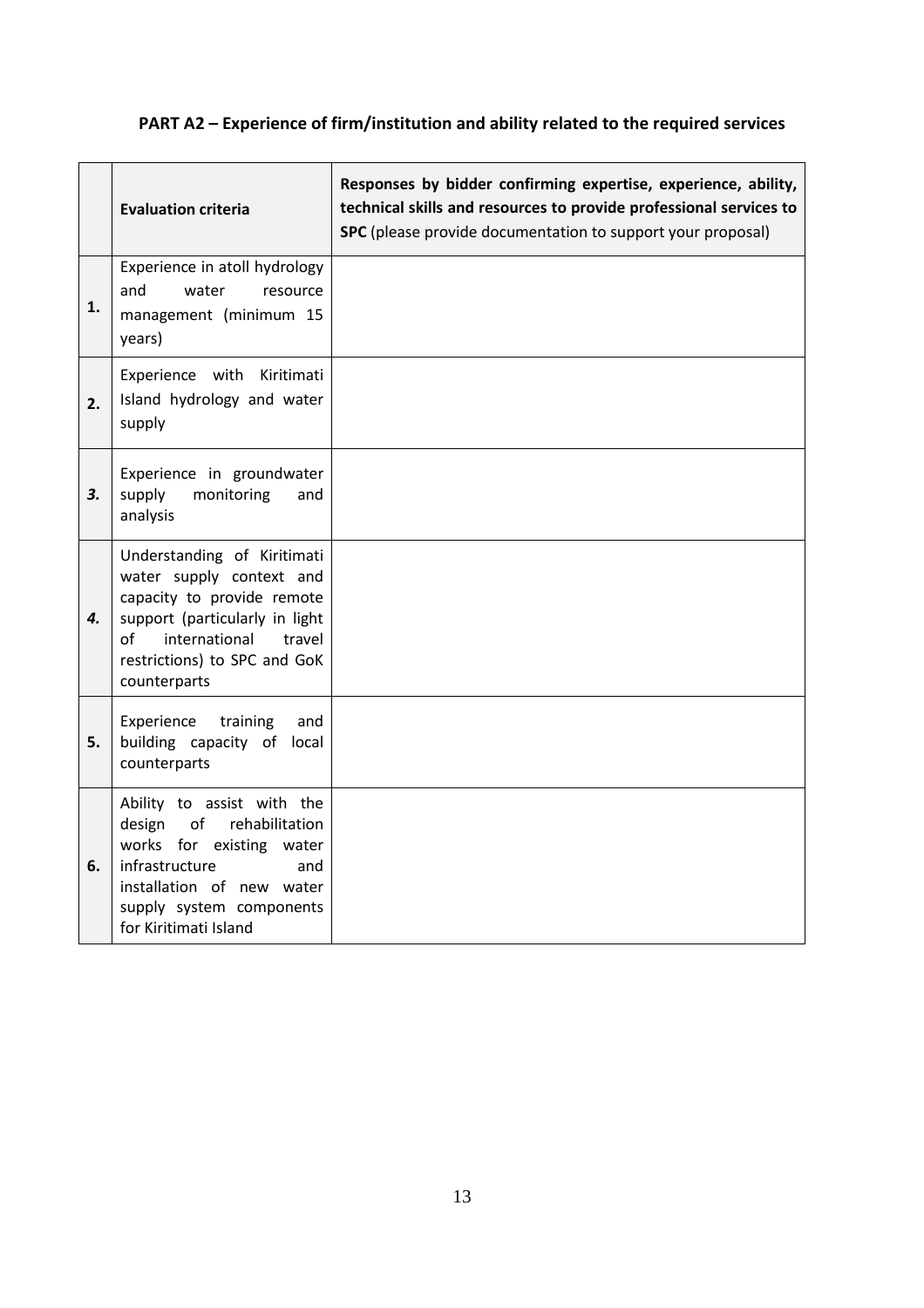# **FINANCIAL PROPOSAL SUBMISSION FORM**

- **1.** All costs indicated on the financial proposal should be **exclusive** of all applicable taxes.
- **2.** The format shown below should be used in preparing the price schedule.

|                                                                                                                                                                                       | <b>Daily Fee</b><br>[AUD] | <b>Total Amount</b><br>[AUD] |
|---------------------------------------------------------------------------------------------------------------------------------------------------------------------------------------|---------------------------|------------------------------|
| Daily rate to carryout the tasks as stipulated in Part B<br>& C of Annex II.                                                                                                          |                           |                              |
| (Daily rates must be inclusive of insurance, charges,<br>GST, levies and taxes)                                                                                                       |                           |                              |
| Other related costs (if any)                                                                                                                                                          |                           |                              |
| (Following the issuance of the Preferred Service<br>Provider Agreement to the successful bidders, the<br>costs for travel will be agreed and included in the<br>subsequent contracts) |                           |                              |
| ΤΟΤΑL                                                                                                                                                                                 |                           |                              |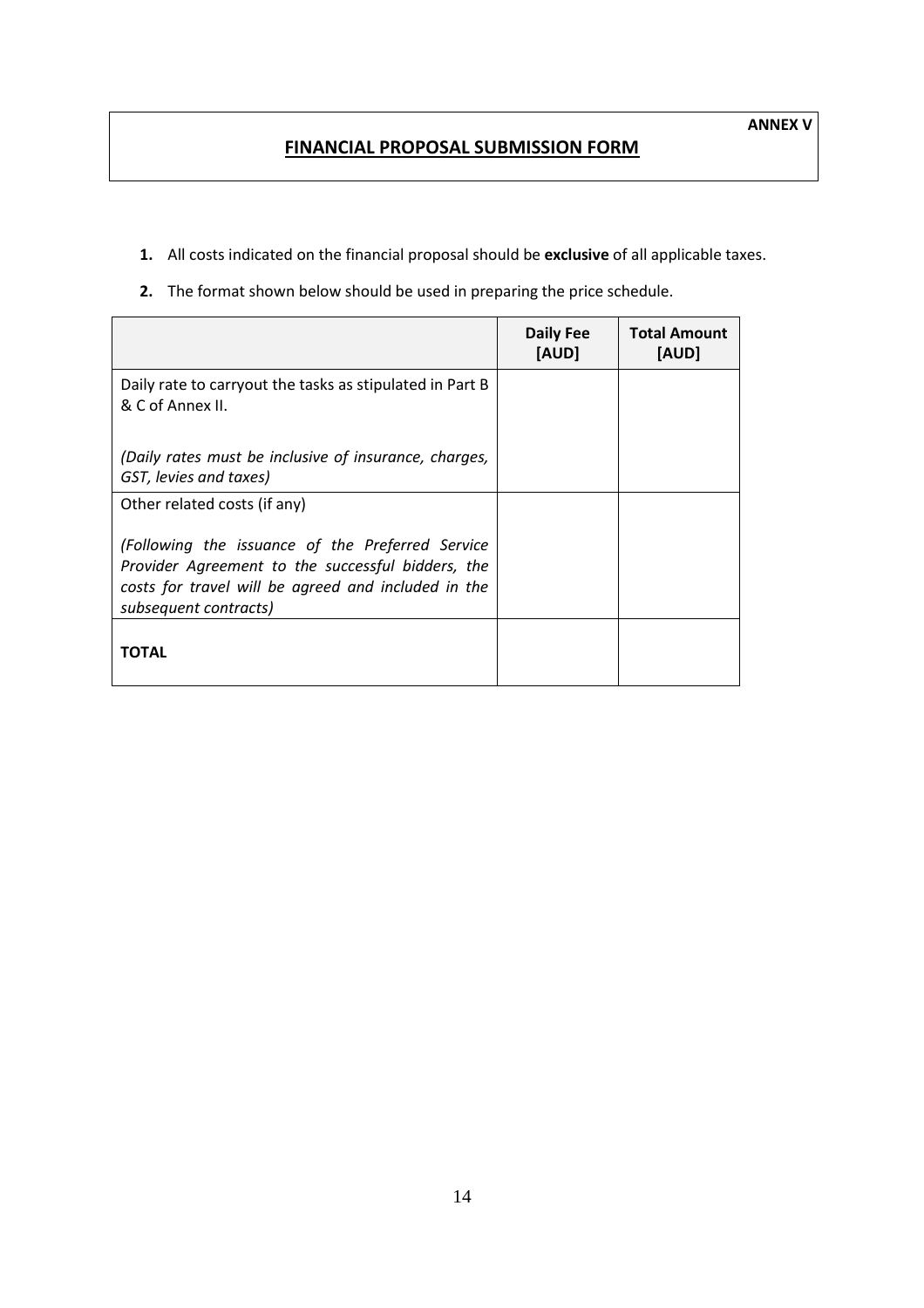# **DUE DILIGENCE QUESTIONNAIRE**

Please complete the following questionnaire and provide supporting documents where applicable.

#### **For individuals operating a business in their personal capacity**

- 1. Please provide any two of the following documents to verify identity and proof of address:
	- a. Passport
		- b. Driver's license
		- c. Voter card or other government-issued identity card
		- d. Bank statement with the individual's name displayed
- 2. Have you been convicted for criminal offences relating to anti-money laundering or terrorism financing? ☐Yes ☐No

If you answered 'yes', please provide further details.

3. Have you ever been the subject of any investigation, indictment, conviction or civil enforcement action related to financing terrorists? ☐Yes ☐No

If you answered 'yes', please provide further details.

#### **For companies and other legal entities**

- 1. Please provide the following documents to verify identity and proof of address:
	- a. Evidence of Power of Attorney/Board Resolution granted to the officers to transact business on its behalf; and
	- b. Any of the following documents:
		- Certificate of Incorporation
		- Memorandum and Articles of Association
		- Telephone bill in the name of the company
		- Bank statement with the entity's name displayed
- 2. Does your entity have foreign branches and/or subsidiaries? □ □Yes □No
- 3. If you answered 'yes' to the previous question, please confirm the areas of your entity covered by responses to this questionnaire.

| Head Office & domestic branches |  | $\Box$ Yes $\Box$ No $\Box$ N/A |
|---------------------------------|--|---------------------------------|
| Domestic subsidiaries           |  | $\Box$ Yes $\Box$ No $\Box$ N/A |
| Overseas branches               |  | $\Box$ Yes $\Box$ No $\Box$ N/A |
| Overseas subsidiaries           |  | $\Box$ Yes $\Box$ No $\Box$ N/A |
|                                 |  |                                 |

4. Is your entity regulated by a national authority? ☐Yes ☐No If you answered 'yes' please specify the name.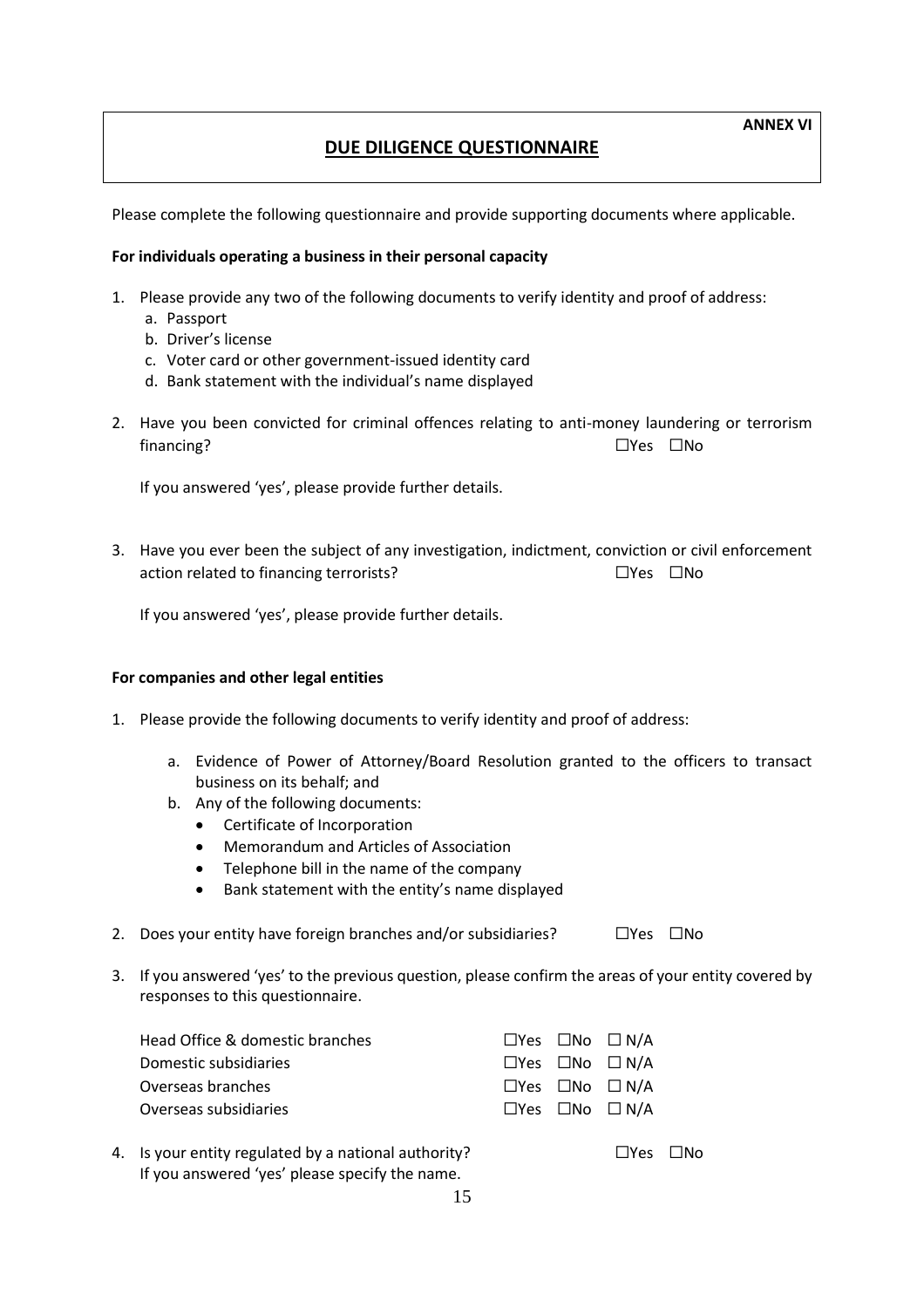- 5. Does your entity have a written policy, controls and procedures reasonably designed to prevent and detect money laundering or terrorist financing activities?  $□$ Yes  $□$ No If you answered 'yes', please send SPC your policy in English.
- 6. Does your entity have an officer responsible for an anti-money laundering and counter-terrorism financing policy? ☐Yes ☐No

If yes, please state that officer's contact details: ………………………………………………………………………….

7. Does your entity provide financial services to customers determined to be high risk including but not limited to:

| - Foreign Financial Institutions | $\Box$ Yes $\Box$ No       |  |
|----------------------------------|----------------------------|--|
| - Casinos                        | $\square$ Yes $\square$ No |  |
| - Cash Intensive Businesses      | $\Box$ Yes $\Box$ No       |  |
| - Foreign Government Entities    | $\square$ Yes $\square$ No |  |
| - Non-Resident Individuals       | $\square$ Yes $\square$ No |  |
| - Money Service Businesses       | $\square$ Yes $\square$ No |  |

- 8. If you answered 'yes' to any of the boxes in question 7, does your entity's policies and procedures specifically outline how to mitigate the potential risks associated with these higher risk customer types? If yes, how?
- 9. Has your entity ever been the subject of any investigations or had any regulatory or criminal enforcement actions resulting from violations of laws and regulations relating to either money laundering or terrorism financing? ☐Yes ☐No If you answered 'yes' please provide details
- 10. Has the director or CEO of your entity ever been the subject of any investigations or had any regulatory or criminal enforcement actions resulting from violations of laws and regulations relating to either money laundering or terrorism financing? □ □Yes □No If you answered 'yes' please provide details

I declare that none of the funds received or to be received by me or my organisation are used or will be used for money laundering or terrorism financing.

I declare that the particulars given herein above are true, correct and complete to the best of my knowledge, and the documents submitted in support of this form are genuine and obtained legally from the respective issuing authority.

Dated this .............day of ......................... [month and year] at ...............

Signature ….......................................... Name ..................................................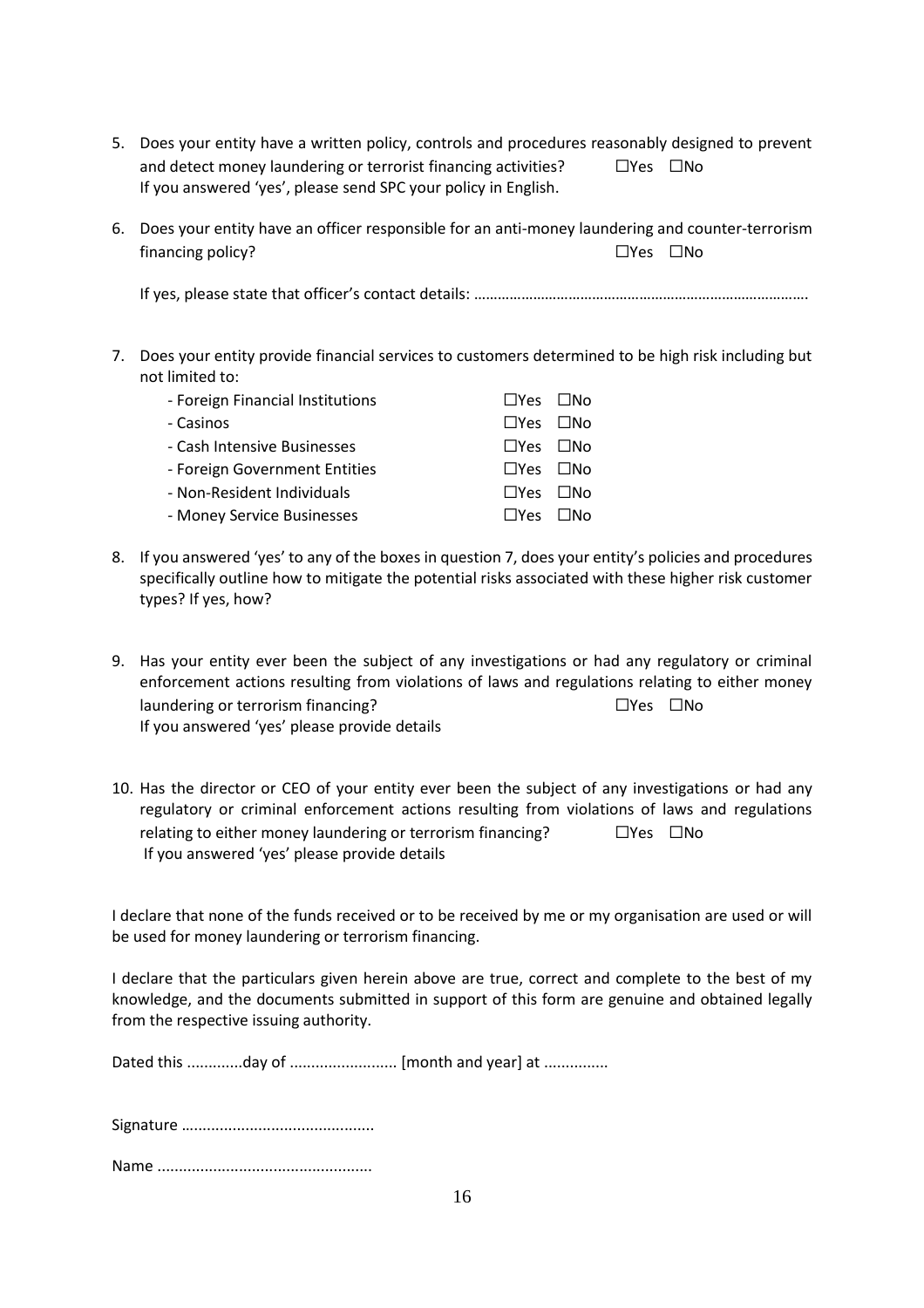# **CONFLICT OF INTEREST**

- 1. I confirm that I, my family members, and the organisation or company that I am involved with are independent from SPC. To the best of my knowledge, there are no facts or circumstances, past or present, or that could arise in the foreseeable future, which might call into question my independence.
- 2. If it becomes apparent during the procurement process that I may be perceived to have a conflict of interest, I will immediately declare that conflict and will cease to participate in the procurement process, unless or until it is determined that I may continue.

OR

1. I declare that there is a potential conflict of interest in the submission of my bid [please provide an explanation with your bid]

\_\_\_\_\_\_\_\_\_\_\_\_\_\_\_\_\_\_\_\_\_\_\_\_\_\_\_\_\_\_\_\_\_\_\_\_ \_\_\_\_\_\_\_\_\_\_\_\_\_\_\_\_\_\_\_\_\_\_\_

Name, Signature Date

Title\_\_\_\_\_\_\_\_\_\_\_\_\_\_\_\_\_\_\_\_\_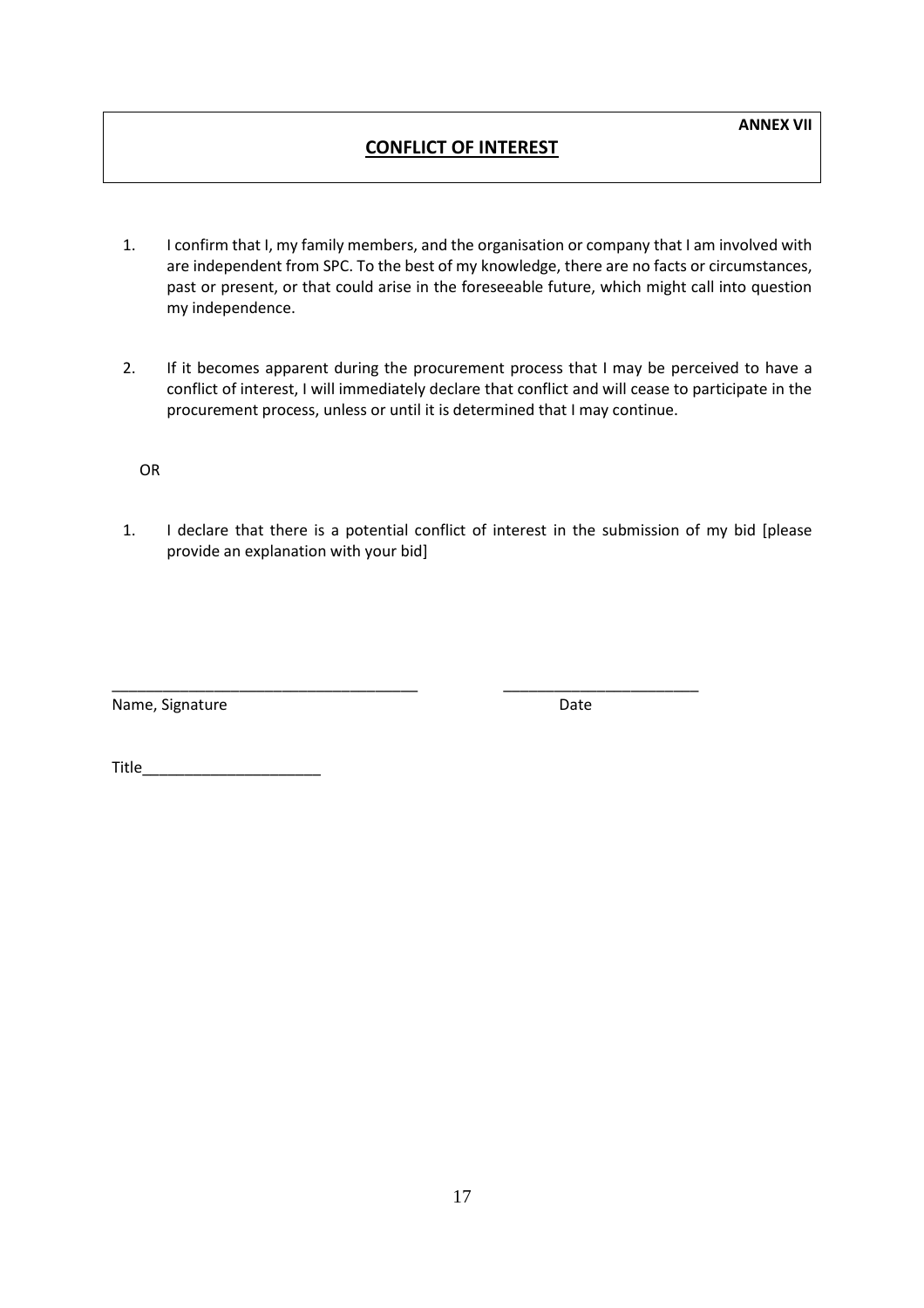**ANNEX VIII**

# **SPC GENERAL CONTRACT CONDITIONS**

### **1. LEGAL STATUS**

The Contractor has the legal status of an independent Contractor. The Contractor's personnel and sub-contractors are not to be considered in any respect employees or agents of SPC.

# **2. SOURCE OF INSTRUCTIONS**

The Contractor will only accept instructions from SPC in the performance of this contract. The Contractor will refrain from any action that may adversely affect SPC and will fulfil its commitments with the fullest regard to the interests of SPC. Should any authority external to SPC seek to impose any instructions concerning or restrictions on the Contractor's performance under the contract, the Contractor shall promptly notify SPC and provide all reasonable assistance required by SPC.

# **3. CONTRACTOR'S RESPONSIBILITY FOR EMPLOYEES**

3.1 The Contractor shall be responsible for the professional and technical competence of its employees and will select, for work under this contract, reliable individuals who will perform effectively in the implementation of this contract, respect the local customs, and conform to a high standard of moral and ethical conduct.

3.2 The Contractor shall not discriminate against any person because of race, gender, sexual orientation, impairment or disability, religious or political beliefs, age, marital or relationship status, pregnancy, breastfeeding or other family responsibilities.

# **4. SPECIFIED PERSONNEL**

The Contractor must ensure that the services are performed in accordance with this contract. Where personnel have been specified, they must provide those services. SPC may remove any personnel (including Specified Personnel) from work in respect of this Contract. If it does so, or if Specified

Personnel are unable or unwilling to perform the contract, the Contractor will provide replacement personnel (acceptable to SPC) of suitable ability and qualifications at no additional cost and at the earliest opportunity.

# **5. ASSIGNMENT**

The Contractor may not assign, transfer, pledge or make other disposition of this contract or any part thereof, or any of the Contractor's rights, claims or obligations under this contract except with the prior written consent of SPC.

# **6. SUB-CONTRACTING**

6.1 Any intention to subcontract aspects of the contract must be specified in detail in the proposal submitted. Information concerning the subcontractor, including the qualifications of the staff proposed for use must be covered with same degree of thoroughness as for the prime Contractor. No subcontracting will be permitted under the contract unless it is proposed in the initial submission or is agreed to by SPC in writing. In any event, the total responsibility for the contract remains with the Contractor. The Contractor shall be responsible for ensuring that all subcontracts shall be fully consistent with the contract and shall not in any way prejudice the implementation of any of its provisions.

6.2 Prior to employing individuals or engaging subcontractors to perform services under this contract, the Contractor agrees, at its own expense, to perform due diligence necessary to ensure compliance with the terms of this contract.

# **7. OFFICIALS NOT TO BENEFIT**

The Contractor warrants that no official of SPC has received or will be offered by the Contractor any direct or indirect benefit arising from this contract or the award thereof. The Contractor agrees that breach of this provision is a breach of an essential term of this contract.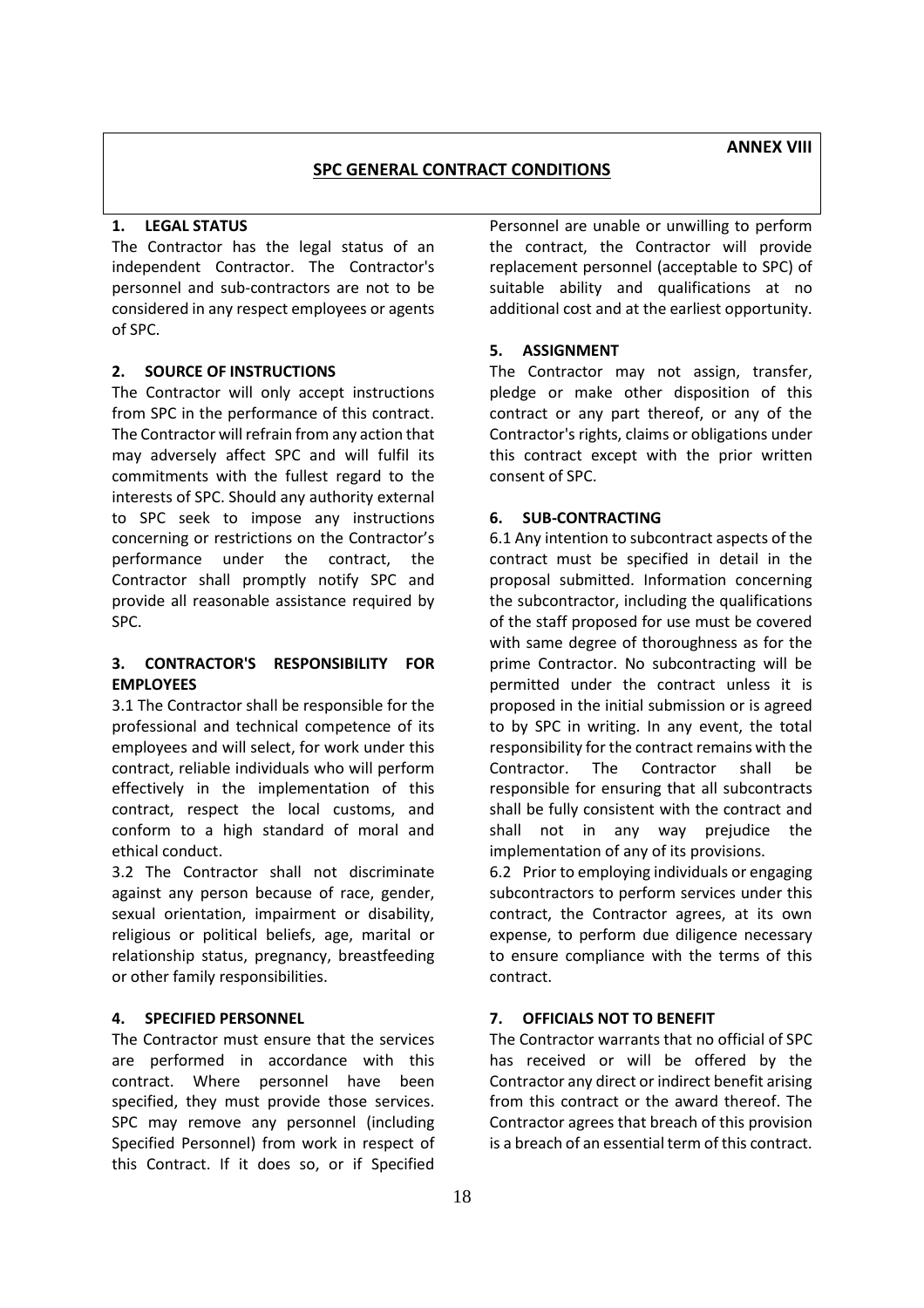#### **8. INDEMNIFICATION**

8.1 The Contractor shall indemnify, hold and save harmless, and defend, at its own expense, SPC, its officials, agents, servants and employees from and against all suits, claims, demands, and liability of any nature or kind, including their costs and expenses, arising out of acts or omissions of the Contractor, or the Contractor's employees, officers, agents or sub-contractors, in the performance of this contract. This obligation does not extend to actions and omissions of SPC.

8.2 This provision shall extend, inter alia, to claims and liability in the nature of workmen's compensation, products liability and liability arising out of the use of patented inventions or devices, copyrighted material or other intellectual property by the Contractor, its employees, officers, agents, servants or subcontractors.

8.3 The obligations under this clause do not lapse upon termination of this contract.

#### **9. FRAUD AND CORRUPTION**

9.1 The Contractor shall adhere to the highest standard of ethical conduct and not engage in corrupt, fraudulent, collusive, coercive or obstructive practices.

9.2 The Contractor agrees to bring allegations of corrupt, fraudulent, collusive, coercive or obstructive practices arising in relation to this contract, of which the Contractor has been informed or has otherwise become aware, promptly to the attention of SPC.

9.3 For purposes of this contract, the following definitions shall apply:

(i) "corruption" means the abuse of entrusted power for private gain. It may include improperly influencing the actions of another party or causing harm to another party. The gain or benefit may be for the person doing the act or for others.

(ii) "fraud" means any dishonest act or omission that causes loss or detriment to SPC or results in an unauthorised benefit or advantage to either the person(s) acting or omitting or to a third party. The act or omission can be either deliberate or reckless in relation to the harm caused or the benefit or advantage obtained.

9.4 Any breach of this representation and warranty shall entitle SPC to terminate this contract immediately upon notice to the Contractor, at no cost to SPC.

# **10. INSURANCE AND LIABILITIES TO THIRD PARTIES**

10.1 SPC shall have no responsibility for the purchase of any insurance which may be necessary in respect to any loss, injury, damage or illness occurring during the execution by the Contractor of the present contract.

10.2 The Contractor will hold insurance against all risks in respect of its employees, subcontractors, property and equipment used for the execution of this contract, including appropriate worker's compensation for personal injury or death.

10.3 The Contractor will also hold liability insurance in an adequate amount to cover third party claims for any claims arising from or in connection with the provision of services under this contract.

10.4 The Contractor shall, upon request, provide SPC with satisfactory evidence of insurance cover as required under this clause.

#### **11. ENCUMBRANCES/LIENS**

The Contractor shall not cause or permit any lien, attachment or other encumbrance by any person to be placed on file or to remain on file in any public office or on file with SPC against any monies due or to become due for any work done or materials furnished under this contract, or by reason of any other claim or demand against the Contractor.

#### **12. TITLE TO EQUIPMENT**

Title to any equipment and supplies that may be provided by SPC rests with SPC. Such equipment shall be returned to SPC at the conclusion of this contract or when no longer needed by the Contractor. On return, the equipment shall be in the same condition as when delivered to the Contractor, subject to normal wear and tear. The Contractor shall be liable to compensate SPC for equipment determined to be damaged or degraded beyond normal wear and tear.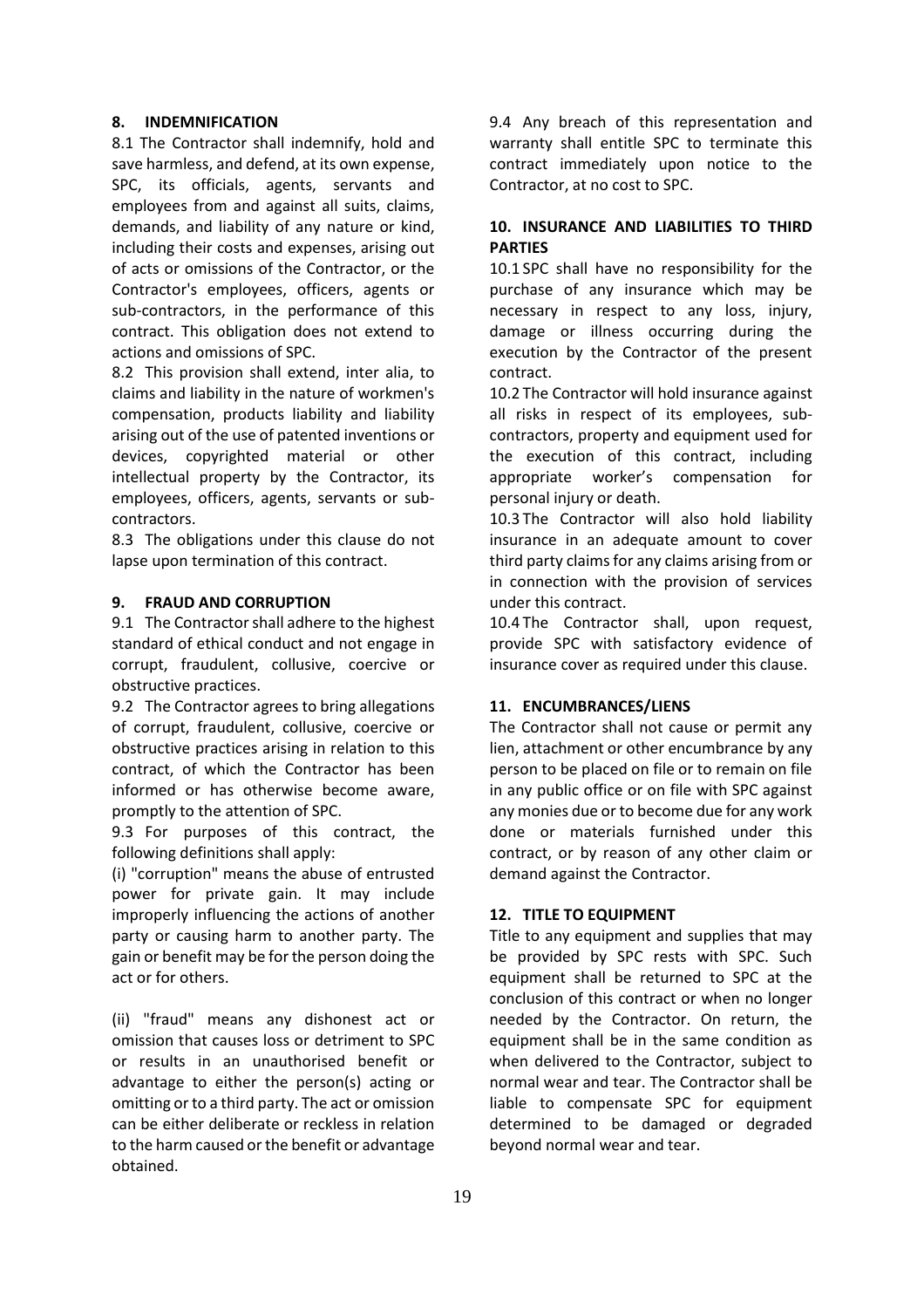#### **13. INTELLECTUAL PROPERTY RIGHTS**

13.1 SPC is entitled to all intellectual property and other proprietary rights including but not limited to patents, copyrights, and trademarks, with regard to products, or documents and other materials which bear a direct relation to or are produced or prepared or collected in consequence of or in the course of the execution of this contract. This includes derivative works created as a result of products created pursuant to this contract.

13.2 At SPC's request, the Contractor shall take all necessary steps, execute all necessary documents and generally assist in securing such proprietary rights and transferring them to SPC.

### **14. USE OF NAME, EMBLEM OR OFFICIAL SEAL OF SPC**

The Contractor shall not advertise or otherwise make public the fact that it is a Contractor with SPC, nor shall the Contractor, in any manner whatsoever use the name, emblem or official seal of SPC, or any abbreviation of the name of SPC in connection with its business or otherwise without SPC's prior written approval.

### **15. CONFIDENTIAL NATURE OF DOCUMENTS AND INFORMATION**

15.1 All documents and information relating to the contract as well as any other information of which the Contractor becomes aware in the course of performing the contract that is not in the public domain must be treated as confidential during and beyond the term of the contract. The Contractor shall not be permitted to make use of any such data and information for the contractor's own purposes. 15.2 The Contractor may not communicate at any time to any other person, Government or authority external to SPC, any information known to it by reason of its association with SPC which has not been made public except with the authorisation of SPC; nor shall the Contractor at any time use such information to private advantage. These obligations do not lapse upon termination of this Contract.

#### **16. TAX EXEMPTION**

16.1 Under host country agreements and legislation of SPC members conferring

privileges and immunities, as an intergovernmental organisation SPC is exempt from all direct taxes, except charges for public utility services, and is exempt from customs duties and charges of a similar nature in respect of articles imported or exported for its official use. In the event any governmental authority refuses to recognise SPC's exemption from such taxes, duties or charges, the Contractor shall immediately consult with SPC to determine a mutually acceptable procedure.

16.2 The Contractor authorises SPC to deduct from the Contractor's invoice any amount representing such taxes, duties or charges, unless the Contractor has consulted with SPC before the payment thereof and SPC has, in each instance, specifically authorised the Contractor to pay such taxes, duties or charges under protest. In that event, the Contractor shall provide SPC with written evidence that payment of such taxes, duties or charges has been made and appropriately authorised.

16.3 The Contractor is responsible for payment of their own income taxes.

### **17. CONFLICT OF INTEREST**

17.1 The Contractor must take all the necessary measures to prevent any situation of conflict of interest or professional conflicting interest.

17.2 The Contractor must notify SPC in writing as soon as possible of any situation that could constitute a conflict of interest during the performance of the contract. The Contractor must immediately take action to rectify the situation. SPC may do any of the following:

(i) verify that the Contractor's action is appropriate,

(ii) require the Contractor to take further action within a specified deadline.

### **18. SOCIAL AND ENVIRONMENTAL RESPONSIBILITY**

18.1 SPC has committed to ethically and sustainably managing social and environmental risks and impacts of its activities through its Social and Environmental Responsibility Policy.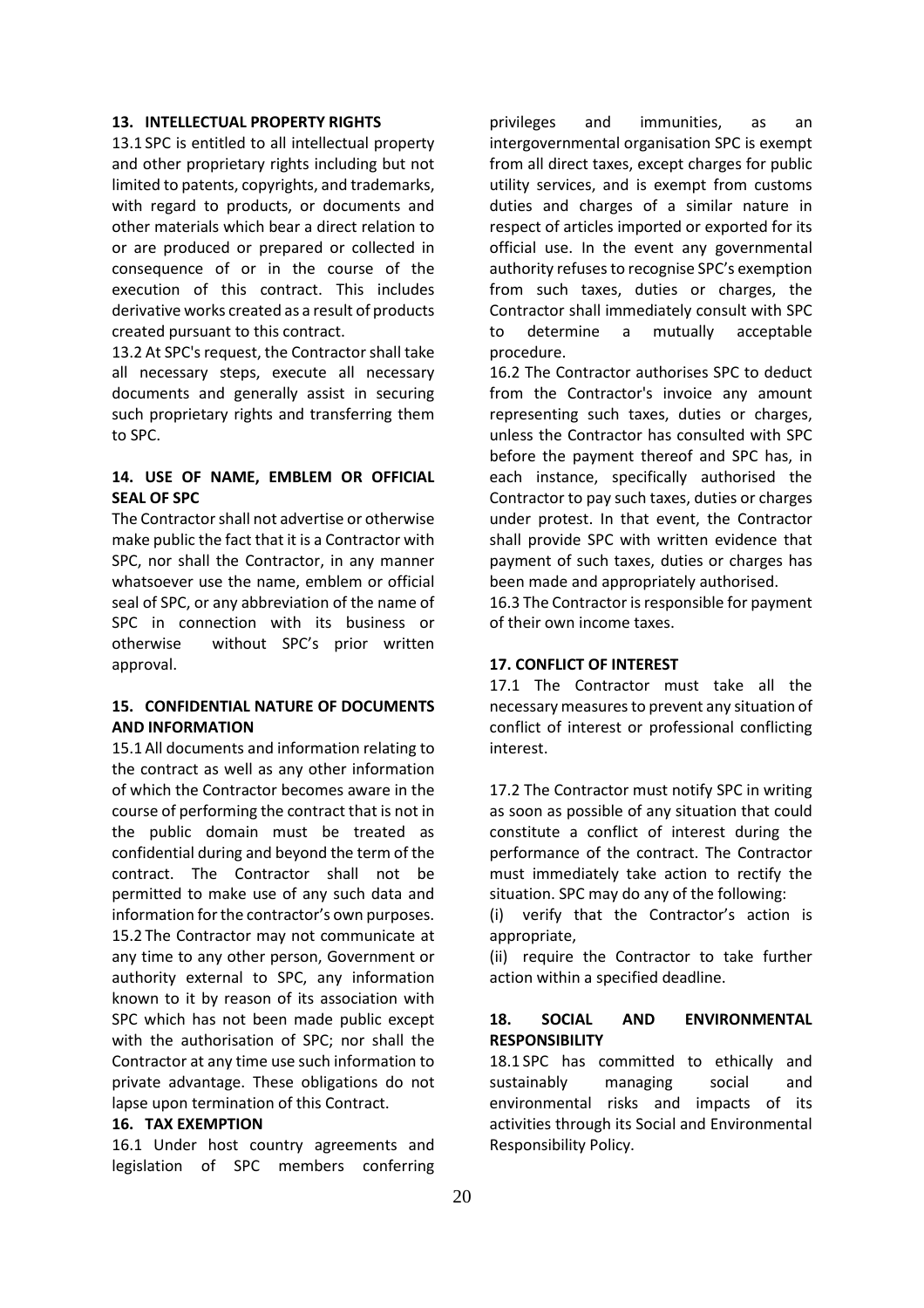18.2 Accordingly, SPC requires the Contractor to comply with the following obligations.

*Child protection*

18.3 The Contractor represents and warrants that neither it, nor any of its suppliers is engaged in any practice inconsistent with the rights set forth in the Convention on the Rights of the Child. This includes, among other things, Article 3 which requires the best interests of the child to be a primary consideration in all actions concerning children; Article 32 which protects children from economic exploitation and child labour; and Article 34 which protects children from sexual exploitation and abuse.

Where the Contractor is providing services directly related to or involving children, the Contractor will either have its own Child protection policy in place or use its best endeavours to act in accordance with the principles of SPC's child protection policy.

The Contractor agrees to bring allegations of any abuse or exploitation of children arising in relation to this contract, of which the Contractor has been informed or has otherwise become aware, promptly to the attention of SPC.

18.4 Any breach of this representation and warranty shall entitle SPC to terminate this contract immediately upon notice to the Contractor, at no cost to SPC.

#### *Human rights*

18.5 The Contractor is committed to respecting, and acting in a manner which avoids infringing on, human rights, and ensures that they are not complicit in human rights abuses committed by others.

18.6 Any breach of this representation and warranty shall entitle SPC to terminate this contract immediately upon notice to the Contractor, at no cost to SPC.

*Gender equality and social inclusion*

18.7 SPC is committed to progress gender equality and social inclusion in all area of its work. The Contractor is expected to respect gender equality and diversity in the workplace. 18.8 The Contractor is expected to have measures in place to ensure equal pay for work of equal value, to prevent bullying and any forms discrimination; and to ensure a safe workplace environment for women and men of all diversities.

Sexual harassment, sexual abuse or sexual exploitation

18.9 SPC will not tolerate any form of sexual harassment, abuse or exploitation. The Contractor shall refrain from and shall take all reasonable and appropriate measures to prohibit its employees or other persons engaged and controlled by it from engaging in sexual harassment, sexual abuse and sexual exploitation.

18.10 The Contractor agrees to bring allegations of sexual harassment, sexual abuse or sexual exploitation arising in relation to this contract, of which the Contractor has been informed or has otherwise become aware, promptly to the attention of SPC.

18.11 For purposes of this contract, the following definitions shall apply:

(i) "sexual harassment" means behaviour that is unwelcome, unsolicited, unreciprocated of a sexual nature. It is behaviour that is likely to offend, humiliate or intimidate.

(ii) "sexual abuse" means actual or threatened physical intrusion of a sexual nature, whether by force or under unequal or coercive conditions.

(iii) "sexual exploitation" means any actual or attempted abuse of a position of vulnerability, differential power, or trust for sexual purposes. It includes profiting monetarily, socially, or politically from sexual exploitation of another.

18.12 Any breach of this representation and warranty shall entitle SPC to terminate this contract immediately upon notice to the Contractor, at no cost to SPC.

*Environmental responsibility*

18.13 The Contractor must ensure a rational use and management of natural resources and ecosystems.

18.14 The Contractor shall use all efforts to prevent or, where not possible, to minimise the impact of their activities towards climate change and damage to the environment.

# **19. ANTI-MONEY LAUNDERING/COUNTER TERRORISM FINANCING**

19.1 The Contractor agrees to take all reasonable efforts to ensure that none of the funds received under this contract are used for money laundering or for terrorism financing.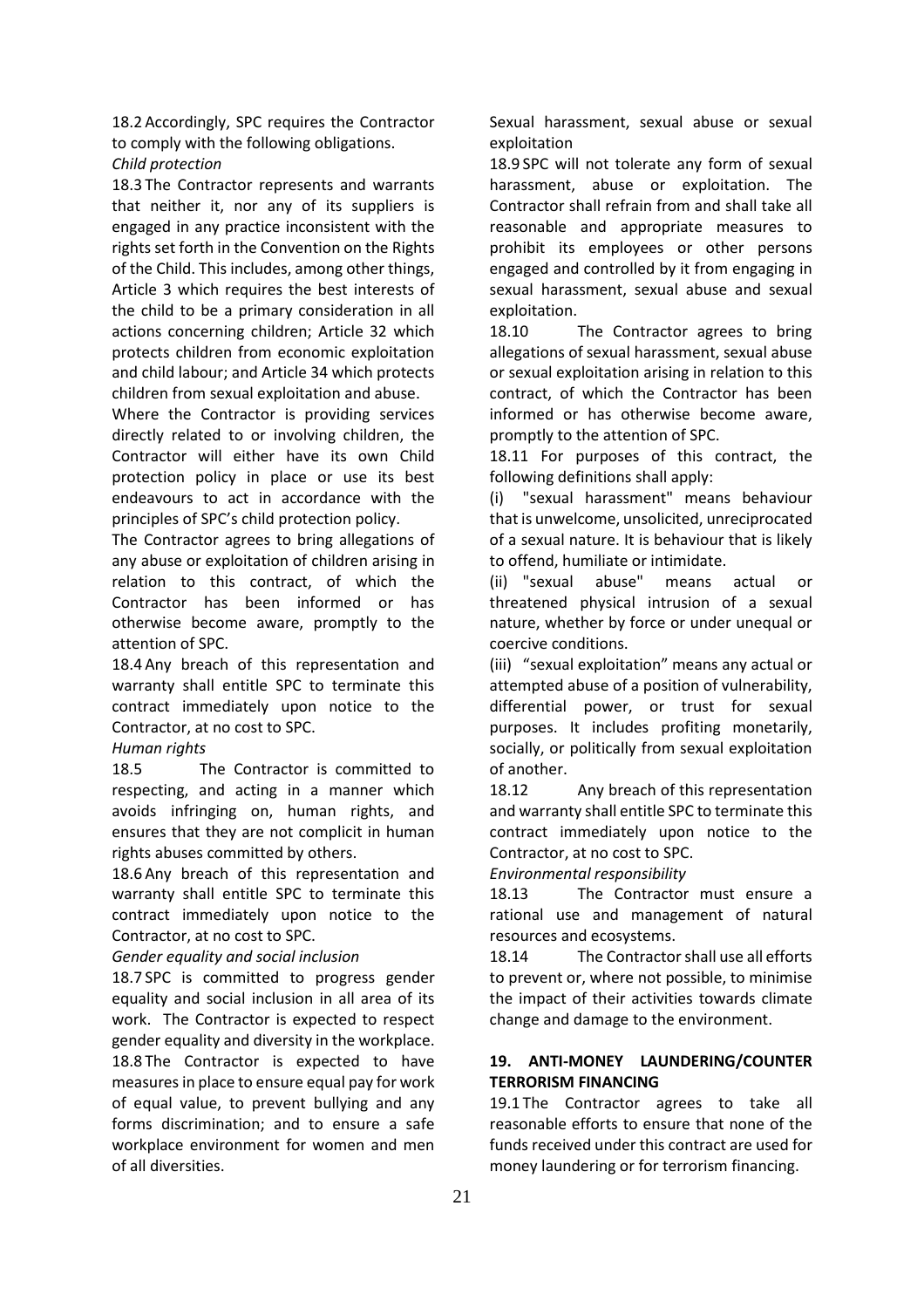19.2 The Contractor agrees that the recipients of any amounts provided by SPC hereunder do not

appear on the list maintained by the Security Council Committee established pursuant to resolution 1267 (1999). The list can be accessed via:

https://scsanctions.un.org/fop/fop?xml=htdo cs/resources/xml/en/consolidated.xml&xslt=h tdocs/resources/xsl/en/consolidated.xsl

19.3 For purposes of this contract, the following definitions shall apply:

(i) "money laundering" means the conversion or transfer of property, knowing that such property is the proceeds of crime, for the purpose of concealing or disguising the illicit origin of the property or of helping any person who is involved in the commission of the predicate offence to evade the legal consequences of his or her actions, or the concealment or disguise of the true nature, source, location, disposition, movement or ownership of or rights with respect to property, knowing that such property is the proceeds of crime.

(ii) "terrorism financing" means directly or indirectly, unlawfully and wilfully, provides or collects funds with the intention that they should be used or in the knowledge that they are to be used, in full or in part, in order to carry out acts of terrorism.

19.4 Any breach of this representation and warranty shall entitle SPC to terminate this contract immediately upon notice to the Contractor, at no cost to SPC.

### **20. OBSERVANCE OF THE LAW**

The Contractor must comply with all laws, ordinances, rules, and regulations bearing upon the performance of its obligations under the terms of this contract.

#### **21. AUTHORITY TO MODIFY**

No modification or change, nor waiver of any of this contract's provisions will be valid and enforceable against SPC unless provided by an amendment to this contract signed by the authorised official of SPC.

**22. FORCE MAJEURE AND OTHER CHANGES IN CONDITIONS** 

22.1 Force majeure for the purposes of this contract means any unforeseeable and irresistible act of nature, any act of war (whether declared or not), invasion, revolution, insurrection, terrorism, or any other acts of a similar nature or force, provided that such acts arise from causes beyond the control and without the fault or negligence of the Contractor.

22.2 The Contractor should notify SPC within fifteen (15) days of the occurrence of the force majeure event. The Contractor shall also notify SPC of any other changes in conditions or the occurrence of any event which interferes or threatens to interfere with its performance of this contract.

22.3 The notice shall include steps proposed by the Contractor to be taken, including any reasonable alternative means for performance that is not prevented by force majeure. On receipt of the notice required under this clause, SPC shall take such action as, in its sole discretion, it considers to be appropriate or necessary in the circumstances, including the granting to the Contractor of a reasonable extension of time in which to perform its obligations under this contract.

22.4 If the Contractor is rendered permanently unable, wholly or in part, by reason of force majeure to perform its obligations and meet its responsibilities under this contract, SPC shall have the right to suspend or terminate this contract on the same terms and conditions as are provided for in clause 17 "Termination", except that the period of notice shall be seven (7) days instead of thirty (30) days.

### **23. TERMINATION**

23.1 Either party may terminate this contract for cause, in whole or in part, with fifteen (15) days' written notice to the other party. The initiation of arbitral proceedings in accordance with clause 18 "Settlement of Disputes" below shall not be deemed a termination of this contract.

23.2 SPC reserves the right to terminate without cause this contract, at any time with thirty (30) days written notice to the Contractor, in which case SPC shall reimburse the Contractor for all reasonable costs incurred